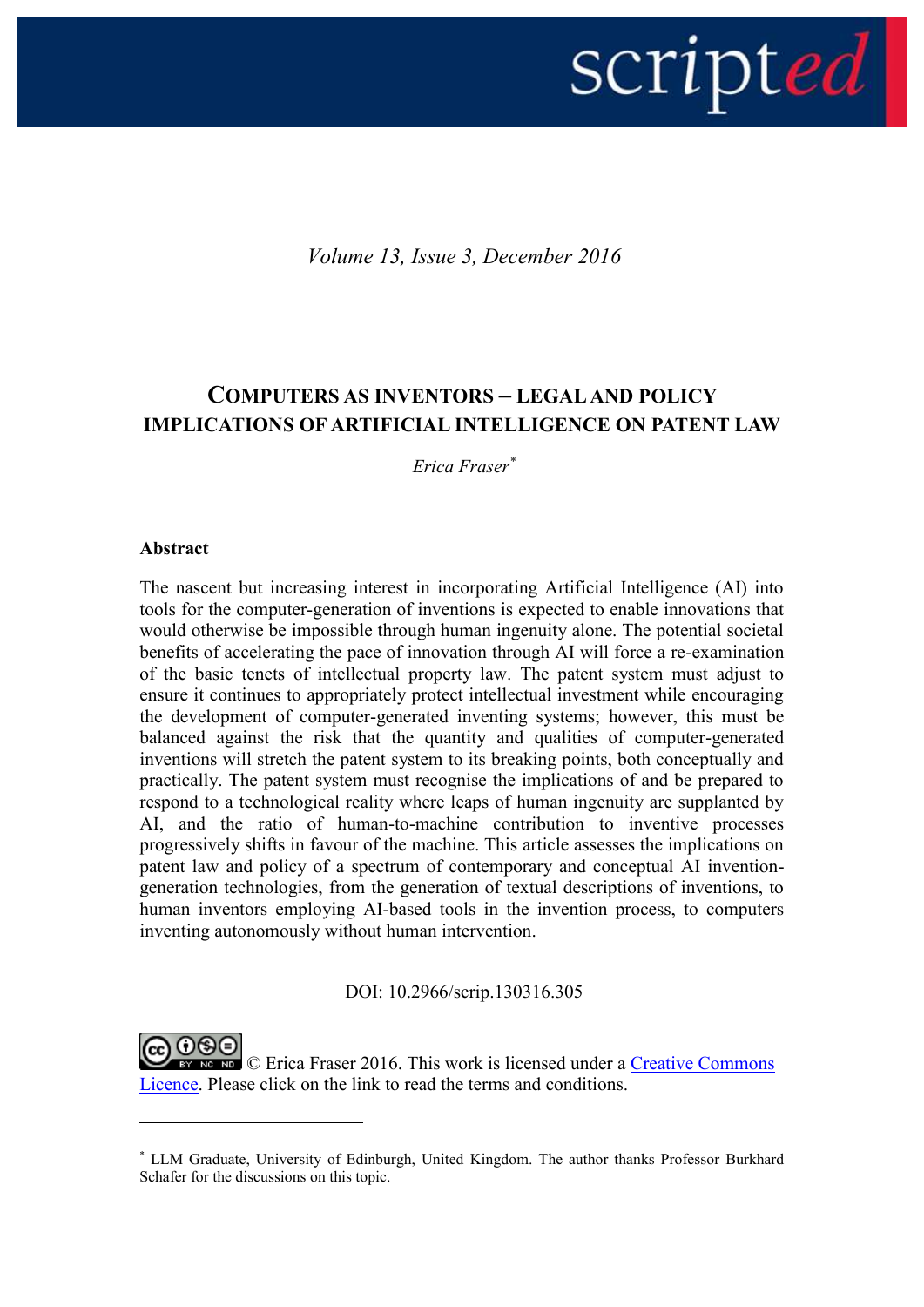### **1. Introduction**

<u>.</u>

In light of recent extraordinary progress, we may be on the cusp of a revolution in robotics and artificial intelligence (AI) technology wherein machines will be able to do anything people can, and more.<sup>1</sup> Recent successes have demonstrated that computers can independently learn how to perform tasks, prove mathematical theorems, and engage in artistic endeavours such as writing original poetry and music, and painting original works.<sup>2</sup>

<span id="page-1-2"></span>There is a nascent but increasing interest in incorporating AI into tools for the computer-generation of inventions. Applying AI to the invention process is expected to enable innovations that would not be possible through human ingenuity alone, whether due to the complexity of the problems or human cognitive "blind spots."<sup>3</sup> Further, these technologies have the potential to increase productivity and efficiency, thereby increasing the speed and decreasing the cost of innovation.<sup>4</sup> Some even argue that computers will inevitably displace human inventors to become the creators of the majority of new innovation.<sup>5</sup>

<span id="page-1-1"></span><span id="page-1-0"></span>Computer involvement in the inventive process falls on a spectrum.<sup>6</sup> At one end, a computer could simply be used as a tool assisting a human inventor without contributing to the conception of an invention. At its most miniscule, this could consist of a spell-checker or simple calculator. Further along, a text generator may be used to fill gaps in patent documents. At the far end of the spectrum, a computer could autonomously generate outputs that would be patentable inventions if otherwise

 $2$  H Devlin, "Google Develops Computer Program Capable of Learning Tasks Independently" (2015) *The Guardian* available at [https://www.theguardian.com/technology/2015/feb/25/google-develops](https://www.theguardian.com/technology/2015/feb/25/google-develops-computer-program-capable-of-learning-tasks-independently)[computer-program-capable-of-learning-tasks-independently](https://www.theguardian.com/technology/2015/feb/25/google-develops-computer-program-capable-of-learning-tasks-independently) (accessed 29 Nov 16); S Colton, A Bundy and T Walsh, "On the Notion of Interestingness in Automated Mathematical Discovery" (2000) 53 *International Journal of Human-Computer Studies* 351-375; R Williams, "Google's Artificial Intelligence Writes Miserable Poetry" (2016) *The Telegraph* available at [http://www.telegraph.co.uk/technology/2016/05/16/googles-artificial-intelligence-writes-miserable](http://www.telegraph.co.uk/technology/2016/05/16/googles-artificial-intelligence-writes-miserable-poetry/)[poetry/](http://www.telegraph.co.uk/technology/2016/05/16/googles-artificial-intelligence-writes-miserable-poetry/) (accessed 29 Nov 16); M Brown, "World's First Computer-generated Musical to Debut in London" (2016) *The Guardian* available at [http://www.theguardian.com/stage/2015/dec/01/beyond](http://www.theguardian.com/stage/2015/dec/01/beyond-the-fence-computer-generated-musical-greenham-common)[the-fence-computer-generated-musical-greenham-common](http://www.theguardian.com/stage/2015/dec/01/beyond-the-fence-computer-generated-musical-greenham-common) (accessed 29 Nov 16); N Sayej, "Vincent van Bot: the Robots Turning Their Hand to Art" (2016) *The Guardian* available at [http://www.theguardian.com/artanddesign/2016/apr/19/robot-art-competition-e-david-cloudpainter](http://www.theguardian.com/artanddesign/2016/apr/19/robot-art-competition-e-david-cloudpainter-bitpaintr)[bitpaintr](http://www.theguardian.com/artanddesign/2016/apr/19/robot-art-competition-e-david-cloudpainter-bitpaintr) (accessed 29 Nov 16).

<sup>1</sup> "Rise of the Machines" (2015) *The Economist* available at [http://www.economist.com/news/briefing/21650526-artificial-intelligence-scares-peopleexcessively](http://www.economist.com/news/briefing/21650526-artificial-intelligence-scares-peopleexcessively-so-rise-machines)[so-rise-machines](http://www.economist.com/news/briefing/21650526-artificial-intelligence-scares-peopleexcessively-so-rise-machines) (accessed 29 Nov 16).

<sup>3</sup> R King, "Rise of the Robo Scientists" (2011) 304 *Scientific American* 72-77, at 73; P Marks, "Eureka Machines" (2015) 227 *New Scientist* 32-35; R Plotkin, *The Genie in the Machine: How Computer-Automated Inventing is Revolutionizing Law & Business* (Stanford: SUP, 2009), at 67; E Knorr, "Origin of the Patents" (2001) *MIT Technology Review* available at <https://www.technologyreview.com/s/401134/origin-of-the-patents/> (accessed 29 Nov 16).

<sup>&</sup>lt;sup>4</sup> L Vertinsky and T Rice, "Thinking About Thinking Machines: Implications Of Machine Inventors For Patent Law" (2002) 8 *Boston University Journal of Science & Technology Law* 574-613, at 576; R King et al, "The Robot Scientist Adam" (2009) 42 *Computer* 46-54, at 47.

<sup>5</sup> R Abbott, "Hal the Inventor: Big Data and Its Use by Artificial Intelligence" in C Sugimoto, H Ekbia and M Mattioli (eds), *Big Data Is Not a Monolith*, (Cambridge: MIT Press, 2016) available at SSRN: <http://ssrn.com/abstract=2565950> (accessed 29 Nov 16) at 1.

<sup>6</sup> R Abbott, "I Think, Therefore I Invent: Creative Computers And The Future Of Patent Law" (2016) 57 *Boston College Law Review* 1079-1126*,* available at [http://papers.ssrn.com/sol3/papers.cfm?abstract\\_id=2727884](http://papers.ssrn.com/sol3/papers.cfm?abstract_id=2727884) (accessed 29 Nov 16) at 19.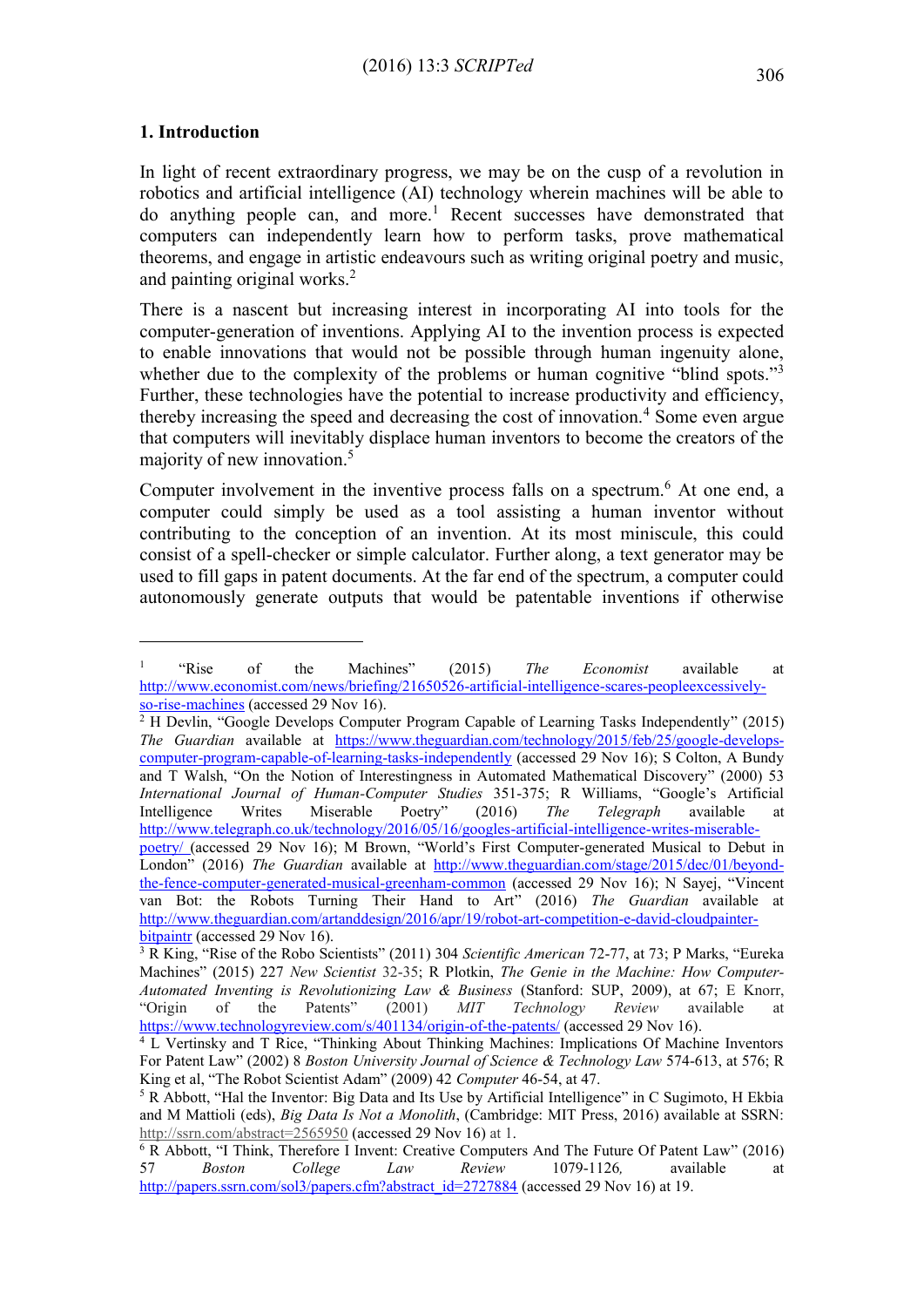created by a human.<sup>7</sup> Some tools fall in between; for example, a computer could be used to generate several possible solutions under the guidance of humans who define the problems and select successful solutions. AI may also be incorporated into robotics, adding a physical embodiment with the potential to increase the likelihood that a computer could generate inventions without direct human intervention. <sup>8</sup>

In response to computer-generated works of art, a discussion of the implications of these works on copyright law is emerging; however, there is comparatively little examination of the repercussions of computer-generated invention on patent law. This discussion is necessary, as the adoption of these technologies have the potential to impact the patent system on a scale and of a nature that it is not currently equipped to accommodate.<sup>9</sup> In particular, the advent of computer-generated invention will raise important questions regarding the legal implications of protecting the results of such systems, specifically, whether the right activity is being rewarded to the right person, to the right extent, and on the right conditions.<sup>10</sup>

<span id="page-2-1"></span>In light of legal uncertainty in the context of rapidly advancing AI technology, this article will examine whether the current legal concepts in patent law are appropriate for computer-generated inventions, and what adaptations may be necessary to ensure that the patent system's fundamental objectives continue to be met. This discussion will explore two contemporary categories of the state of the art: automated generation of patent texts; and, AI algorithms used in the inventive process. Finally, this article will speculate on possible economic and policy impacts were AI to advance such that computers could invent autonomously "in the wild."

# **2. Computer-Assisted and Computer-Generated Patent Texts**

# *2.1 Technology*

<span id="page-2-0"></span>Computer software can assist in or autonomously generate textual patent claims. Cloem is an example of a commercial service whereby a human operator uses a computer algorithm to create variants of existing patent claims.<sup>11</sup> The algorithm produces a large number of permutations of a seed claim by rearranging phrases and substituting terms with alternative definitions, synonyms or antonyms.<sup>12</sup> Cloem asserts that its algorithm is not merely random; rather, it applies patent drafting best practices to produce alternative claims that potentially enlarge the original invention's scope, or particularly in the case of substitution with antonyms, describe a distinct invention.

<sup>7</sup> *Ibid*, 19.

<sup>8</sup> R King et al, "The Robot Scientist Adam", see note 4 above, at 46.

<sup>&</sup>lt;sup>9</sup> L Vertinsky and T Rice, see note [4](#page-1-0) above, at 576.

<sup>10</sup> D Vaver, "Sprucing Up Patent Law" (2011) 22 *Intellectual Property Law Journal* 63-81, at 66; B Hattenbach and J Glucoft, "Patents In An Era Of Infinite Monkeys And Artificial Intelligence" (2015) 19 *Stanford Technology Law Review* 32-51, at 32.

<sup>&</sup>lt;sup>11</sup> Cloem, "Technology" available at <https://www.cloem.com/flat/technology/> (accessed 29 Nov 2016); Cloem, Untitled statement on AllPriorArt (2016) available at <https://www.facebook.com/cloempatent/posts/1689691667956972> (accessed 29 Nov 16). An example of Cloem-generated claims can be found at<https://www.cloem.com/flat/examples/> (accessed 29 Nov 16).

<sup>12</sup> *Ibid*.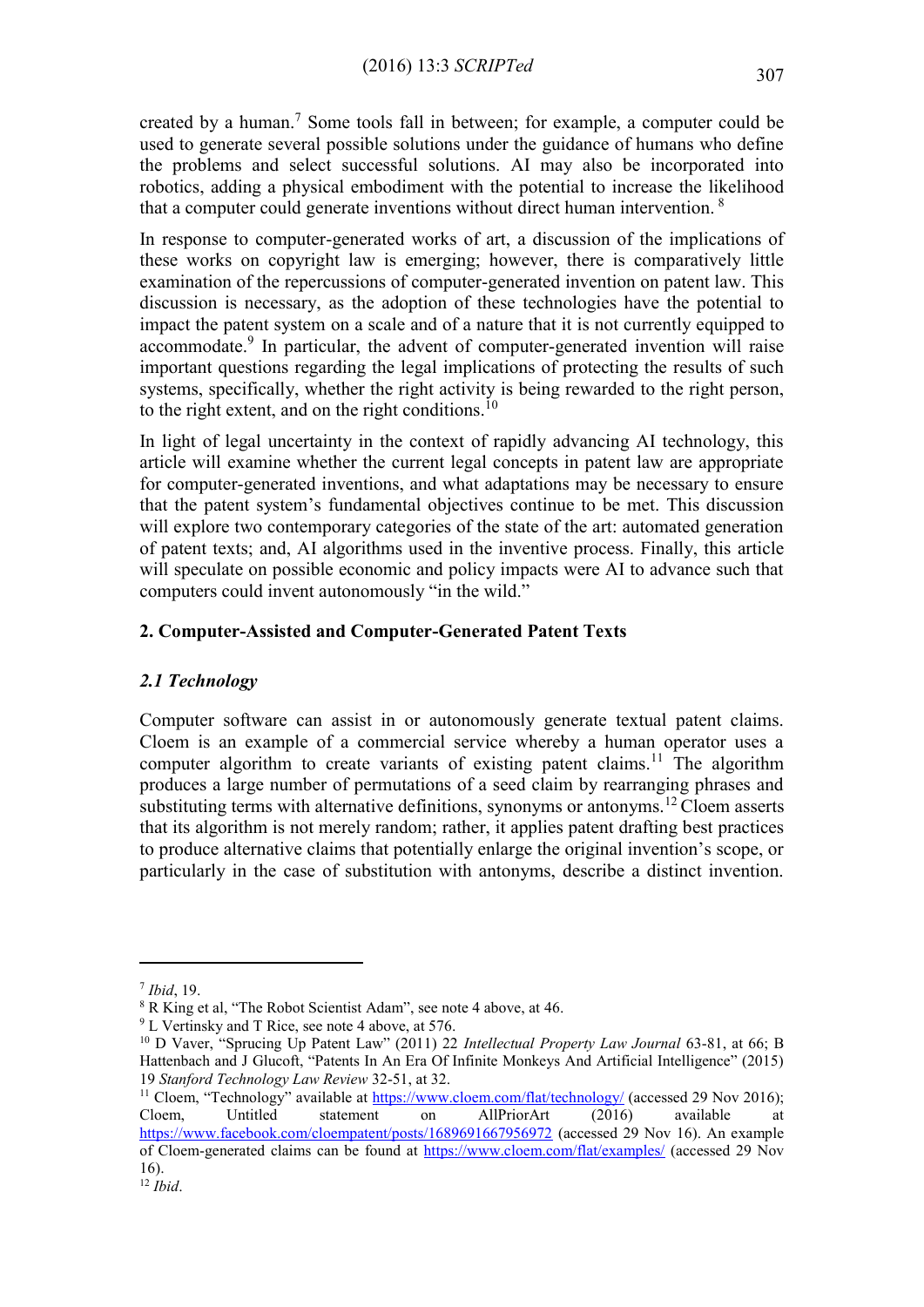These variant claims are time-stamped and optionally published online using persistent webpages.<sup>13</sup>

The art project AllPriorArt.com and its sister site AllTheClaims.com (collectively referred to hereafter as "AllPriorArt") use a technology that autonomously generates patent claims and descriptions.<sup>14</sup> This computer system parses and randomly reassembles texts from patents and published applications from the US patent database to generate patent texts describing possible new inventions. The texts are time-stamped and published online on AllPriorArt's website.<sup>15</sup>

The vast majority of claims generated by these technologies are nonsense; however, since computer power is inexpensive and plentiful, it is possible that technologically feasible new inventions could eventually be created, akin to the infinite monkeys on infinite typewriters theorem.<sup>16</sup> This technology is likely to become more efficient, effective and autonomous in producing useable patent texts as natural language processing improves and computing power grows even cheaper.<sup>17</sup>

# *2.2 Policy Implications of Computer-Generated Prior Art*

The stated purpose of both Cloem and AllPriorArt is to generate and publish new prior art, thereby precluding the published concepts from being patented.<sup>18</sup> In particular, the technologies assert that the generated texts will contain obvious and easily derived ideas.<sup>19</sup> Publishing these texts will place the concepts into the public domain before they can be patented by competitors or patent trolls.<sup>20</sup> The generation of textual patent claims could have several potential impacts on the patent system. The publication of claims so generated is aimed at serving as prior art to prevent competitors from being granted follow-on patents.<sup>21</sup> Moreover, the original patentee could broaden their monopoly by filing these claims as new or divisional patent applications, particularly where the original specification would support them.

<u>.</u>

<sup>&</sup>lt;sup>13</sup> Cloem, "Technology", see note [11](#page-2-0) above.

<sup>14</sup> *Spark with Nora Young*, "Fighting Patent Trolls with Stuff and Nonsense" (2016) *Spark* available at [http://www.cbc.ca/radio/popup/audio/listen.html?autoPlay=true&clipIds=&mediaIds=2686963191&co](http://www.cbc.ca/radio/popup/audio/listen.html?autoPlay=true&clipIds=&mediaIds=2686963191&contentarea=radio&subsection1=radio1&subsection2=currentaffairs&subsection3=spark&contenttype=audio&title=2016/04/17/1.3534351-fighting-patent-trolls-with-stuff-and-nonsense&contentid=1.3534351) [ntentarea=radio&subsection1=radio1&subsection2=currentaffairs&subsection3=spark&contenttype=au](http://www.cbc.ca/radio/popup/audio/listen.html?autoPlay=true&clipIds=&mediaIds=2686963191&contentarea=radio&subsection1=radio1&subsection2=currentaffairs&subsection3=spark&contenttype=audio&title=2016/04/17/1.3534351-fighting-patent-trolls-with-stuff-and-nonsense&contentid=1.3534351) [dio&title=2016/04/17/1.3534351-fighting-patent-trolls-with-stuff-and-nonsense&contentid=1.3534351](http://www.cbc.ca/radio/popup/audio/listen.html?autoPlay=true&clipIds=&mediaIds=2686963191&contentarea=radio&subsection1=radio1&subsection2=currentaffairs&subsection3=spark&contenttype=audio&title=2016/04/17/1.3534351-fighting-patent-trolls-with-stuff-and-nonsense&contentid=1.3534351) (accessed 6 Dec 16).

<sup>&</sup>lt;sup>15</sup> AllPriorArt, "About" available at <http://allpriorart.com/about/> (accessed 6 Dec 16); E Williams, "All Prior Art" (2016) available at <http://hackaday.com/2016/04/21/all-prior-art/> (accessed 6 Dec 16); A Rutkin, "Computer Generates All Possible Ideas to Beat Patent Trolls" (2016) *New Scientist* available a[t https://www.newscientist.com/article/2084755-computer-generates-all-possible-ideas-to-beat](https://www.newscientist.com/article/2084755-computer-generates-all-possible-ideas-to-beat-patenttrolls/)[patenttrolls/](https://www.newscientist.com/article/2084755-computer-generates-all-possible-ideas-to-beat-patenttrolls/) (accessed 6 Dec 16); see example descriptions at http://allpriorart.com and example claims a[t http://alltheclaims.com](http://alltheclaims.com/) (accessed 6 Dec 16) .

<sup>16</sup> N Collins, "Monkeys at Typewriters Close to Reproducing Shakespeare " (2011) *The Telegraph* available at [http://www.telegraph.co.uk/technology/news/8789894/Monkeys-at-typewriters-close](http://www.telegraph.co.uk/technology/news/8789894/Monkeys-at-typewriters-close-toreproducing-Shakespeare.html)[toreproducing-Shakespeare.html](http://www.telegraph.co.uk/technology/news/8789894/Monkeys-at-typewriters-close-toreproducing-Shakespeare.html) (accessed 6 Dec 16).

<sup>&</sup>lt;sup>17</sup> B Hattenbach and J Glucoft, see note [10](#page-2-1) above, at 39.

<sup>&</sup>lt;sup>18</sup> AllPriorArt, "About", see note 15 above.

<sup>&</sup>lt;sup>19</sup> K Noves, "How Do You Stop Patent Trolls? This Algorithm Just Might Do the Trick" (2016) *PCWorld* available a[t http://www.pcworld.com/article/3060106/how-do-you-stop-patent-trolls](http://www.pcworld.com/article/3060106/how-do-you-stop-patent-trolls-thisalgorithm-just-might-do-the-trick.html)[thisalgorithm-just-might-do-the-trick.html](http://www.pcworld.com/article/3060106/how-do-you-stop-patent-trolls-thisalgorithm-just-might-do-the-trick.html) (accessed 6 Dec 16).

 $20$  A Rutkin, see note 15 above.

<sup>&</sup>lt;sup>21</sup> Cloem, available a[t https://www.cloem.com](https://www.cloem.com/) (accessed 6 Dec 16); Cloem, "Features" available at <https://www.cloem.com/flat/features/> (accessed 6 Dec 16).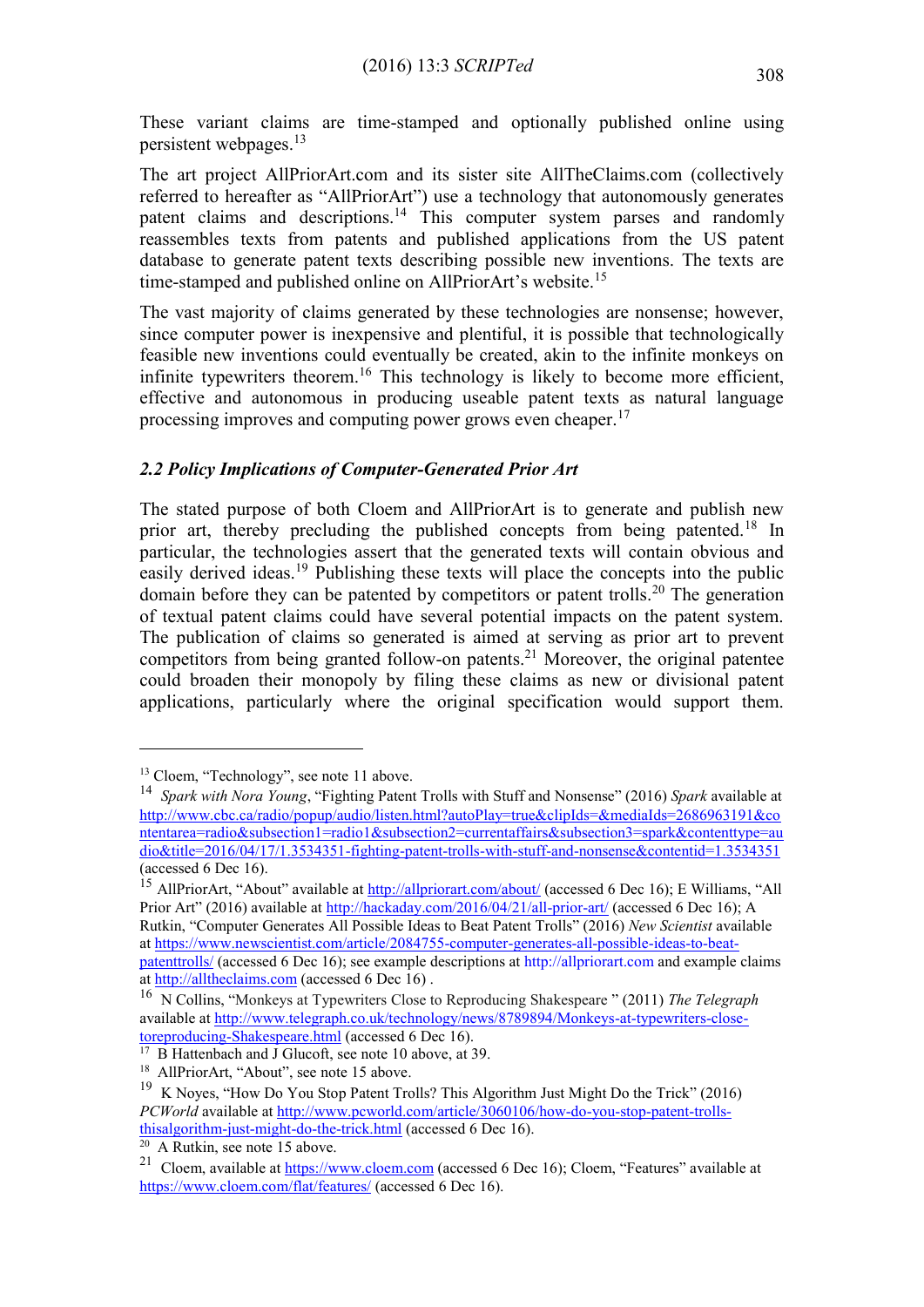Conversely, competitors or patent trolls could generate and file claims for the purpose of disrupting the originator and blocking implementations of the seed invention.<sup>22</sup>

# *2.2.1 State of the Art*

The patentability of an invention (or its validity in litigation) depends both on its novelty and inventiveness as measured against the state of the  $art.^{23}$  Novelty is destroyed by the existence of a prior publication that discloses what the applicant claims to have invented in a clear and unmistakeable manner such that a person skilled in the art would be able to work it.<sup>24</sup> An inventive step would be lacking where the claimed invention is obvious in light of the common general knowledge.<sup>25</sup>

Although the aim of publishing computer-generated patent texts is to create prior art that would prevent others from being granted follow-on patents, the usefulness and accessibility of art generated by such technologies is uncertain given the potentially massive volume of text that could be generated, and its publication outside of traditional scientific and industrial for  $2^{26}$  This raises important questions regarding the legal significance that such material should be given.<sup>27</sup>

Patent applicants are assumed to be knowledgeable of an expansive set of prior art.<sup>28</sup> The state of the art "comprises all matter which has at any time before the priority date of that invention been made available to the public by written or oral description, by use or in any other way."<sup>29</sup> Online publication on a website is recognised by the European Patent Office (EPO) and the UK courts as prior art so long as it is available without any bar of confidentiality.<sup>30</sup> Moreover, obscurity is not a bar to a publication being considered part of the state of the art.<sup>31</sup> The EPO Board of Appeal has held that a document stored on the Internet but only accessible via a specific URL would be considered a disclosure that had been made publically available if, before the filing or priority date of the patent or patent application, it:

i) could be found through a public web search engine by using one or more keywords related to the essence of the content of that document; and,

<u>.</u>

<sup>&</sup>lt;sup>22</sup> D Crouch, "Would You Like 10,000 Cloems with that Patent?" (2014) available at <http://patentlyo.com/patent/2014/10/would-cloems-patent.html> (accessed 6 Dec 16).

<sup>23</sup> *Patents Act 1977*, ss 2(1), 3.

<sup>24</sup> *SmithKline Beecham Plc's (Paroxetine Methanesulfonate) Patent* [2006] RPC 10*; General Tire & Rubber Company v Firestone Tyre & Rubber Company Limited*, [1972] RPC 457 at 485-486. <sup>25</sup> *Patents Act 1977*, s 3.

<sup>&</sup>lt;sup>26</sup> Cloem, available at<https://www.cloem.com/> (accessed 29 Nov 16); Cloem, "Features" available at <https://www.cloem.com/flat/features/> (accessed 29 Nov 16); Spark, see note 14 above.

 $27 \text{ B}$  Hattenbach and J Glucoft, see note [10](#page-2-1) above, at 41

<sup>28</sup> *Ibid*, 40; *In re: Winslow*, 365 F2d 1017, 1020 (CCPA 1965).

<sup>29</sup> *Patents Act 1977*, s 2(2); see also *Convention on the Grant of European Patents (European Patent Convention),* s 54(2): "everything made available to the public by means of a written or oral description, by use, or in any other way, before the date of filing of the European patent application."

<sup>30</sup> European Patent Office, "Guidelines for Examination", ss 7.5, 7.5.1 available at <http://www.epo.org/law-practice/legal-texts/html/guidelines/e/index.htm> (accessed 29 Nov 16); *Unwired Planet International Ltd v Huawei Technologies Co Ltd & Ors* [2015] EWHC 3366 (Pat).

<sup>31</sup> C Waelde et al, *Contemporary Intellectual Property: Law and Policy*, 3rd ed (Oxford: OUP, 2014), at 11.82; *Bristol-Myers Co's Application*, [1969] RPC 146.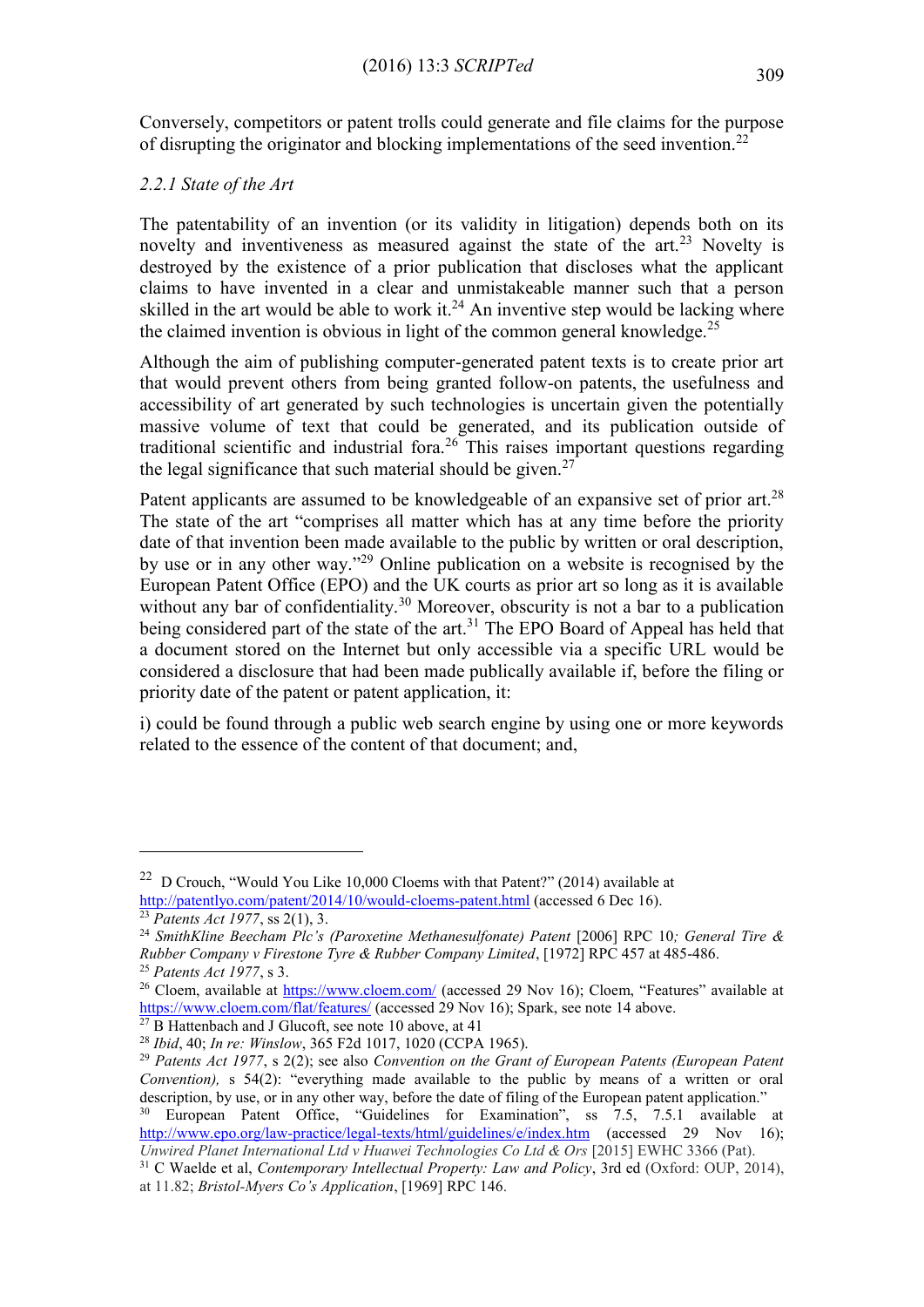ii) remained accessible at that URL for a period of time long enough for a member of the public to have direct and unambiguous access. $32$ 

Patent texts published by AllPriorArt and Cloem would likely meet this test as they can be found using the public search engine on their respective websites, are indexable by third party search engines, and are directly and unambiguously accessible to the public.<sup>33</sup> Cloem asserts that its unpublished texts are protected by technical means and are not available to the public; therefore, these texts would likely not be considered part of the state of the art.<sup>34</sup>

Physical accessibility is not determinative, however, if the computer-generated texts would not actually be instructive to the skilled reader. The High Court of Justice of England and Wales has held that "available to the public" does not merely mean physically accessible, but also "sufficiently intellectually instructive [to] the skilled person using their common general knowledge."<sup>35</sup> In particular, a piece of art may not be instructive if "the matter may be contained in a document but so submerged in it as not to be available."<sup>36</sup> This may be a barrier to AllPriorArt and Cloem's computergenerated patent texts being considered as part of the state of the art if it could be argued that the relevant prior art is hidden within vast amounts of nonsensical text. One would need to assess the quantity and relative proportion of published useful prior art and the level of difficulty in locating it.<sup>37</sup>

Furthermore, it is unlikely that patent texts published by AllPriorArt or Cloem would be considered within the technological field of an invention. That the skilled person would not have discovered the text is irrelevant in the assessment of novelty or obviousness in light of a single reference, but it would be pertinent in assessing obviousness in light of a combination of pieces of prior art from disparate technical fields.<sup>38</sup> In this case, a piece of art from a different field should only be considered where the problem in question would have prompted search in those fields.<sup>39</sup> It is reasonable to expect the skilled person to be aware of the broader general field in which the same or similar problems arise, as well as closely related parallel fields. $40$ Currently, the webpages for AllPriorArt and Cloem are unlikely to be considered within the relevant field unless otherwise published or linked-to from a more relevant source. It is unlikely that anyone could remain abreast of computer-generated patent

<sup>&</sup>lt;sup>32</sup> T 1553/06 (Public availability of documents on the World Wide Web/PHILIPS) of 12.3.2012 [2012] available at <http://www.epo.org/law-practice/case-law-appeals/recent/t061553eu1.html> (accessed 29 Nov 16).

<sup>&</sup>lt;sup>33</sup> See Cloem, "Search" available at <https://www.cloem.com/search/> (accessed 29 Nov 16); see the search fields on each of [http://allpriorart.com](http://allpriorart.com/) and [http://alltheclaims.com](http://alltheclaims.com/) (accessed 29 Nov 16); AllPriorArt, "About", see note 15 above; Cloem, "Terms of Service" available at <https://www.cloem.com/terms/latest/> (accessed 29 Nov 16).

<sup>34</sup> Cloem, "Terms of Service", see note 33 above.

<sup>35</sup> C Waelde et al, see note 31 above, at 11.83; *H Lundbeck A/S v Norpharma SpA*, [2011] EWHC 907 (Pat).

<sup>36</sup> *H Lundbeck A/S v Norpharma SpA*, see note 35 above.

<sup>&</sup>lt;sup>37</sup> B Hattenbach and J Glucoft, see note [10](#page-2-1) above, at 40.

<sup>38</sup> See eg *Wake Forest University Health Sciences & Ors v Smith & Nephew Plc & Anor* [2009] EWCA Civ 848; UKIPO, *Manual of Patent Practice* at paras 3.73.1 available at <https://www.gov.uk/guidance/manual-of-patent-practice-mopp/section-3-inventive-step> (accessed 29 Nov 16).

<sup>39</sup> *Dow Chemical Company (Mildner's) Patent* [1973] RPC 804; UKIPO, *Manual of Patent Practice*, see note 38 above, at paras 3.43-3.44.

<sup>40</sup> T 176/84, [1985] OJEPO 2/86.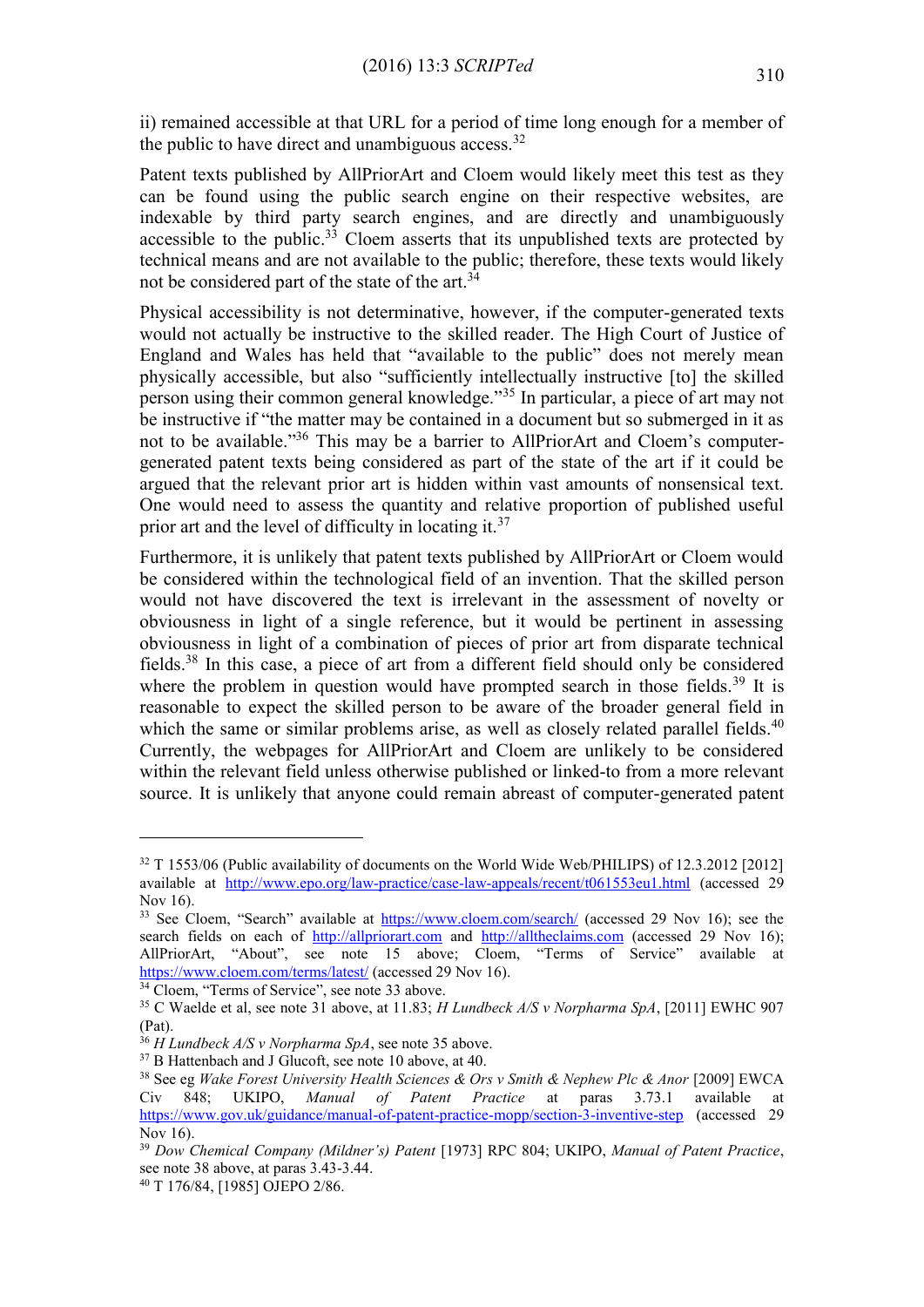texts published on these websites. $41$  If these patent text-generation technologies became better known and widely used, the argument could be made that the skilled person would know to consult them. Were this the case, any argument to exclude these texts would be less persuasive.

In light of these considerations, computer-generated patent texts could be considered part of the state of the art, which could make it more difficult to satisfy the requirements of novelty and inventive step, particularly if increasing computer power results in exponential growth in the number of such texts.<sup>42</sup> Although most such texts will be nonsensical and the description of truly novel inventions will likely be rare, it is not impossible.<sup>43</sup> Computer-generation of texts describing new inventions would become more likely if the right software programme constraints were used, as computing power increases, or as the algorithms for generating such texts improve.<sup>44</sup> Publishing computer-generated patent texts could therefore preclude the patentability of legitimate inventions. Within certain fields, patents on future inventions could be pre-empted entirely; for example, antibodies can only be sequenced in finite permutations of amino acids.<sup>45</sup> With sufficient computing power, an algorithm could potentially describe every possible antibody structure, which if published, could preclude any future patents on human inventions relating to the structure of new antibodies.<sup>46</sup>

### *2.2.2 Legal Uncertainty*

A principle aim of the patent system is to encourage research and development (R&D) investment by providing innovators with a reasonable certainty of a return on the resulting inventions.<sup>47</sup> If the computer generation of texts describing inventions exponentially expands the state of the art, it would put the patentability of inventions into question and increase the likelihood of issued patents being invalidated on the grounds of anticipation or lack of inventive step.<sup>48</sup> Uncertainty regarding validity and enforceability of a patent can weaken its market value and affect a rights holder's ability to extract value through licensing or litigation.<sup>49</sup> Further, uncertainty influences rights holders' behaviour; for example, the costs of searching and the risk of later discovering a piece of prior art that invalidates a patent could outweigh the benefits otherwise gained from patenting an invention, thereby reducing the motivation to conduct R&D, to attempt to obtain patent protection, and to litigate.<sup>50</sup> Beyond this

<sup>&</sup>lt;sup>41</sup> B Hattenbach and J Glucoft, see note [10](#page-2-1) above, at 50.

<sup>42</sup> Spark, see note 14 above.

<sup>43</sup> Spark, see note 14 above; Noyes, see note 19 above; AllPriorArt, "About", see note 15 above; Cloem, "Terms of Service", see note 33 above.

<sup>44</sup> B Hattenbach and J Glucoft, see note [10](#page-2-1) above, at 33; Spark, see note 14 above.

<sup>45</sup> K Elgert, "Antibody Structure And Function" in *Immunology: Understanding the Immune System,* at ch 4 (Hoboken: JWS, 1998).

<sup>46</sup> R Abbott, "I Think", see note [6](#page-1-1) above, at 48.

<sup>47</sup> D Czarnitzki and A Toole, "Patent Protection, Market Uncertainty, And R&D Investment" (2011) 93 *The Review of Economics and Statistics* 147-159, at 157.

<sup>48</sup> L Lemley and C Shapiro, "Probabilistic Patents" (2005) 19 *Journal of Economic Perspectives* 75-98, at 76.

<sup>49</sup> A Marco and S Vishnubhakat, "Certain Patents" (2013) 16 *Yale Journal of Law and Technology*  103-133, at 106.

<sup>50</sup> J Reinganum, "The Timing of Innovation: Research, Development, and Diffusion," in R Schmalansee and R Willig (eds), *Handbook of Industrial Organization* (Amsterdam: Elsevier BV, 1989) 849-908, at 851; A Marco and S Vishnubhakat, see note 49 above, at 1; L Lemley and C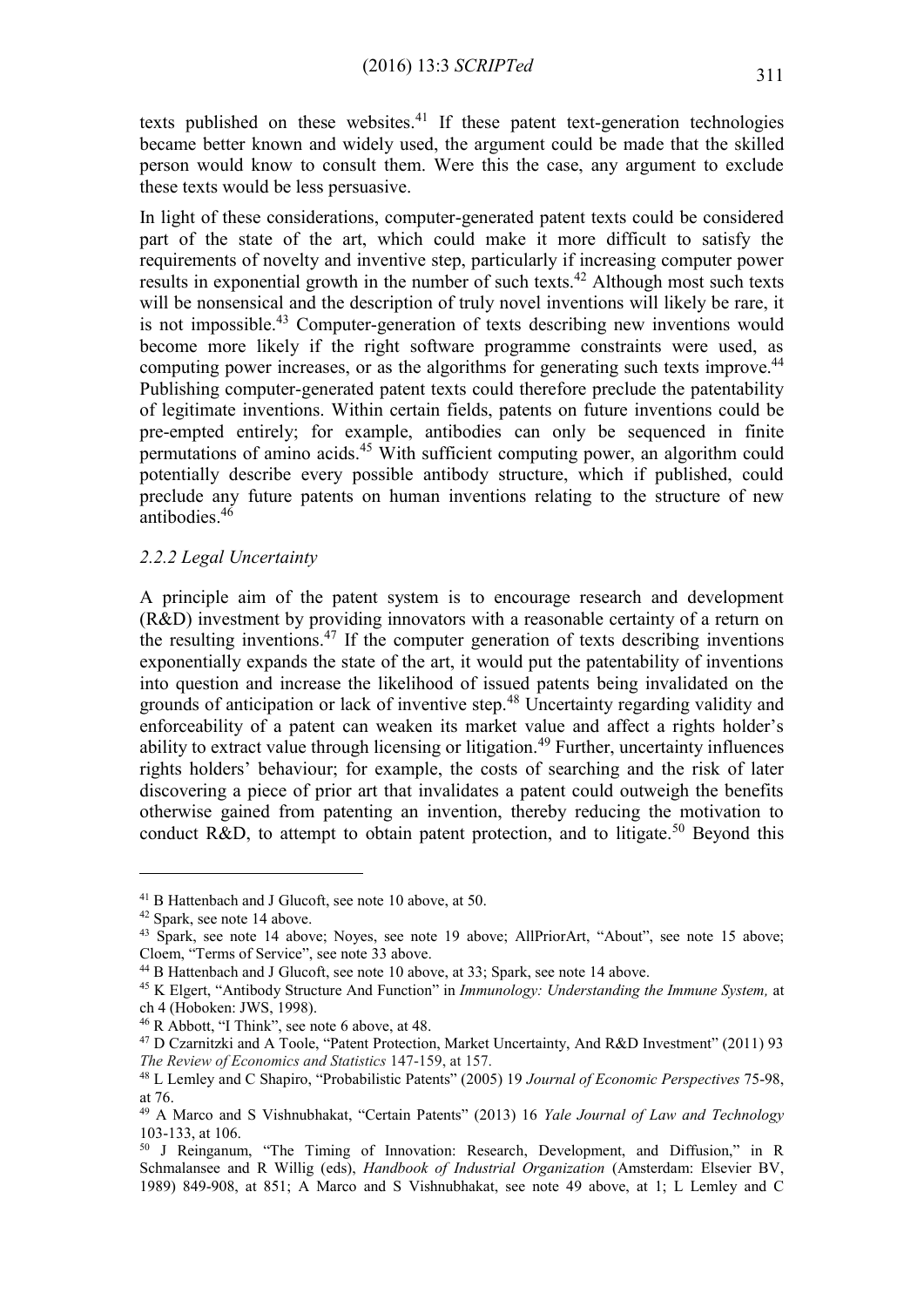chilling effect on R&D and patenting, legal uncertainty within the patent system may also negate some economic benefits from other patent uses such as obtaining financing or deterring competitors from patent enforcement.<sup>51</sup> Patents cannot unconditionally protect the applicants' investments or guarantee the validity of a patent if challenged; however, high levels of uncertainty undermine their ability to deliver the rewards that incentivise research, innovation, and knowledge diffusion – the very incentives that the patent system is intended to provide.<sup>52</sup>

### *2.2.3 Patent Office Burden*

<span id="page-7-0"></span>In light of the foregoing, it will fall to patent offices to search through computergenerated texts, determine whether any relevant texts form part of the state of the art, and if so, whether they preclude patentability. Considering many patent offices are already understaffed and overtaxed, and that applicants often face long backlogs in examination, the additional burden imposed by the exponential growth of the number of prior art references requiring consideration in examination may threaten the sustainability of the current level of scrutiny applied to applications.<sup>53</sup> In order to maintain the status quo or achieve higher levels of certainty, patent offices would be required to devote more resources to examination in order to conduct extensive searches of a huge amount of prior art. This degree of searching would be costly and require employing examiners who are both knowledgeable in the technical field as well as skilled in searching and interpreting computer-generated texts. Limits would need to be imposed since it would not be economically efficient to determine the validity of patents with anything approaching certainty.<sup>54</sup> As a result, the burden may be shifted to the courts to determine ex post facto whether a particular computergenerated text forms part of the state of the art, and if so, whether that art is invalidating.<sup>55</sup> On the other hand, this problem could have an AI solution, seeing as one of the main strengths of AI algorithms is the recognition of patterns within large amounts of data; however, such technology is nascent.<sup>56</sup>

### *2.2.4 Patentability*

1

There is no bar to granting a patent for a computer-generated specification if it otherwise meets the statutory requirements.<sup>57</sup> This could include filing patent

[america/259725/](http://www.theatlantic.com/business/archive/2012/07/why-there-are-too-many-patents-in-america/259725/) (accessed 29 Nov 16).

Shapiro, see note 48 above, at 84.

<sup>51</sup> L Lemley and C Shapiro, see note 48 above, at 84.

<sup>&</sup>lt;sup>52</sup> A Marco, "The Value of Certainty in Intellectual Property Rights: Stock Market Reactions to Patent Litigation" (2005) Vassar College Department of Economics Working Paper No 82 at 1, available at <http://economics.vassar.edu/docs/working-papers/VCEWP82.pdf> (accessed 29 Nov 16); D Czarnitzki and A Toole, see note 47 above, at 147.

<sup>53</sup> See e.g. IPKat, "EPO Performance 1 - Application Pendency Times" (2016) available at <http://ipkitten.blogspot.co.uk/2016/03/epo-performance-1-application-pendency.html> (accessed 29 Nov 16); R Posner, "Why There Are Too Many Patents in America" (2012) *The Atlantic* available at [http://www.theatlantic.com/business/archive/2012/07/why-there-are-too-many-patents-in-](http://www.theatlantic.com/business/archive/2012/07/why-there-are-too-many-patents-in-america/259725/)

<sup>&</sup>lt;sup>54</sup> L Lemley and C Shapiro, see note 48 above, at 84.

<sup>55</sup> B Hattenbach and J Glucoft, see note [10](#page-2-1) above, at 41.

<sup>56</sup> See eg D Zhou et al, "Using Multiple Query Representations in Patent Prior-Art Search" (2014) 17 *Information Retrieval* 471–491.

 $57$  *Patents Act 1977*, ss  $(1(1)(a),(b),(c))$ ; Hattenbach and J Glucoft, see note [10](#page-2-1) above, at 43; B Hattenbach and J Glucoft, "Two New 'Startups' That Could Upend Intellectual Property Laws" (2015)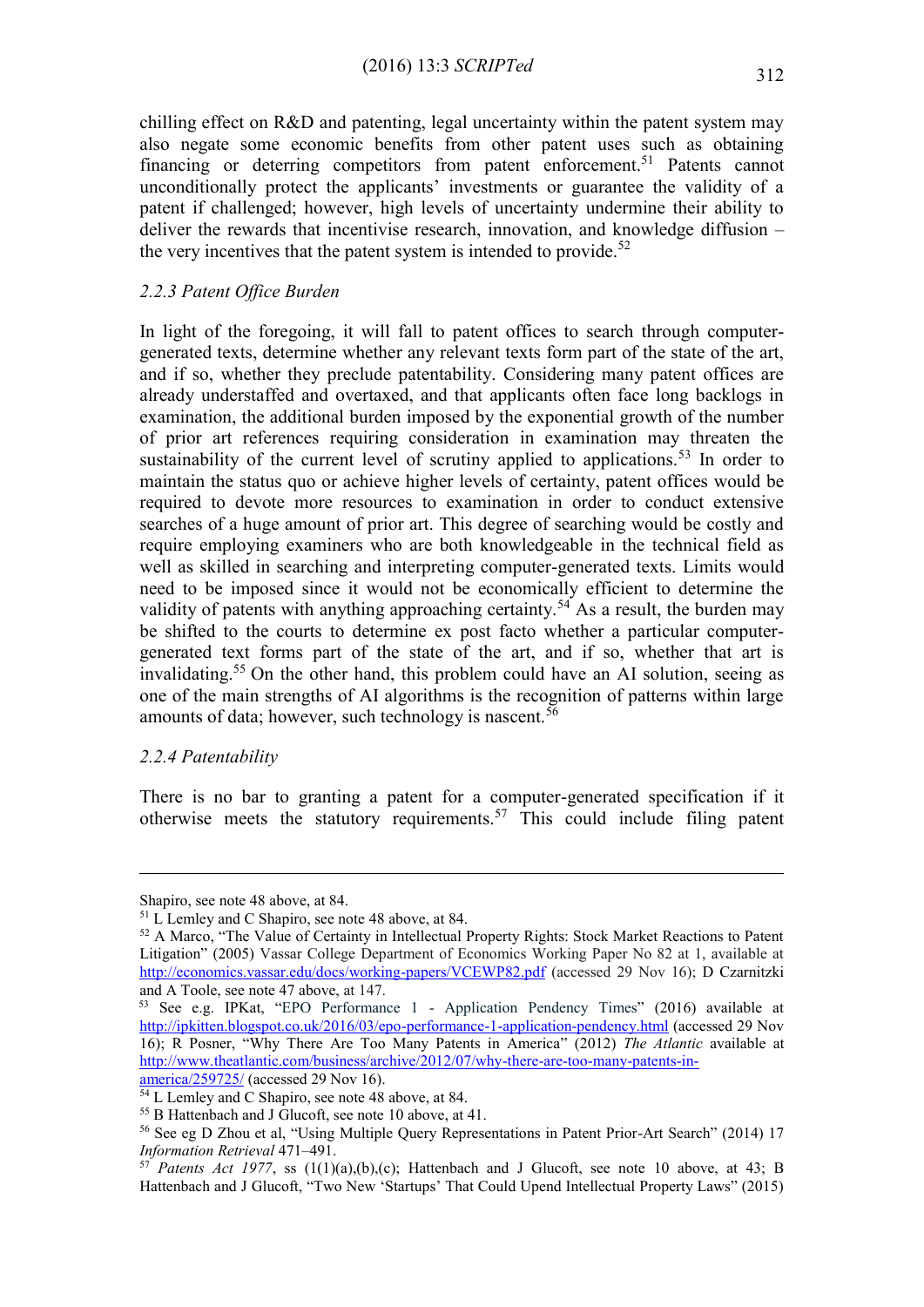applications for the most promising claims using the seed patent's description, or including multiple claim variants in the description of one patent application and later filing divisional applications for a subset of those claims that are determined to be commercially or legally significant.<sup>58</sup> Alternately, computer-generated texts based on a competitor's patent could be filed in order to limit their freedom to operate. The possibility of obtaining a patent monopoly for inventions described by computer generated texts would create an incentive for those who develop and improve text generation technologies, as well as those who identify useful inventions among the potentially huge number of meaningless or nonsensical texts that are likely to be generated.<sup>59</sup>

Were a business to file patent applications using computer-generated or computerassisted claims, the best possible outcome for that business would be an enlarged monopoly around the original invention; however, the likelihood of computergenerated texts being patentable is rather low given the previously discussed likelihood for nonsensical outcomes lacking industrial application. Disregarding those, the generated text would have to describe an invention that is novel and inventively distinct from the original seed claims. Of the rare inventions described by computer-generated texts that are technically feasible, most will likely be the result of minor modifications. $^{60}$  Of these, the mere substitution of synonyms is unlikely to result in an inventive step over the original patent claims, whereas the insertion of antonyms is more likely to generate something novel and inventive.<sup>61</sup> Finally, rearranging parts of existing patent specifications is likely to lack inventiveness if there are a finite number of identified, predictable solutions, since the skilled person would have good reason to pursue the known options.<sup>62</sup>

<span id="page-8-0"></span>The current technologies described above are unlikely to create patentable computergenerated texts without significant rewriting. The *Patents Act 1977* requires that claims be supported by the description, which requires harmonisation between sections that is unlikely to occur randomly. Further, the specification must "disclose the invention in a manner which is clear enough and complete enough for the invention to be performed by a person skilled in the art" without undue effort. $63$ Where a computer-generated claim exceeds the scope of the seed patent's specification, the description will likely lack sufficiency.<sup>64</sup> These statutory requirements are aimed at ensuring that the patent system serves its public notice function.<sup>65</sup> From a policy perspective, the obligation to provide full and meaningful

available at [http://venturebeat.com/2015/02/16/two-new-startups-that-could-upend-intellectual](http://venturebeat.com/2015/02/16/two-new-startups-that-could-upend-intellectual-property-laws/)[property-laws/](http://venturebeat.com/2015/02/16/two-new-startups-that-could-upend-intellectual-property-laws/) (accessed 29 Nov 16).

<sup>&</sup>lt;sup>58</sup> Cloem, Untitled statement on AllPriorArt, see note [11](#page-2-0) above.

<sup>59</sup> B Hattenbach and J Glucoft, "Two New 'Startups'", see note 57 above.

<sup>60</sup> B Hattenbach and J Glucoft, see note [10](#page-2-1) above, at 45.

<sup>&</sup>lt;sup>61</sup> T Cushing, "Patent Not Sufficiently Broad Or Generic? Cloem Will Help You By Automatically Generating Dozens Of Nearly Identical Patents" (2014) available at [https://www.techdirt.com/articles/20150220/08414930087/patent-not-sufficiently-broad-generic-](https://www.techdirt.com/articles/20150220/08414930087/patent-not-sufficiently-broad-generic-cloem-will-help-you-automatically-generating-dozens-nearly-identical-patents.shtml)

[cloem-will-help-you-automatically-generating-dozens-nearly-identical-patents.shtml](https://www.techdirt.com/articles/20150220/08414930087/patent-not-sufficiently-broad-generic-cloem-will-help-you-automatically-generating-dozens-nearly-identical-patents.shtml) (accessed 29 Nov 16).

<sup>62</sup> B Hattenbach and J Glucoft, see note [10](#page-2-1) above, at 45; see US case *KSR Int'l Co v Teleflex, Inc*, 550 US 398 (2007).

<sup>63</sup> B Hattenbach and J Glucoft, see note [10](#page-2-1) above, at 50; *Patents Act 1977*, ss 14(3), 14(5(c); *Biogen Inc v Medeva Plc* [1997] RPC 1, at 16.

<sup>64</sup> *Biogen,* see note [63;](#page-8-0) *Kirin-Amgen Inc v Hoechst Marion Roussel Ltd* [2004] UKHL 46.

<sup>65</sup> R Plotkin, see note [3](#page-1-2) above, at 124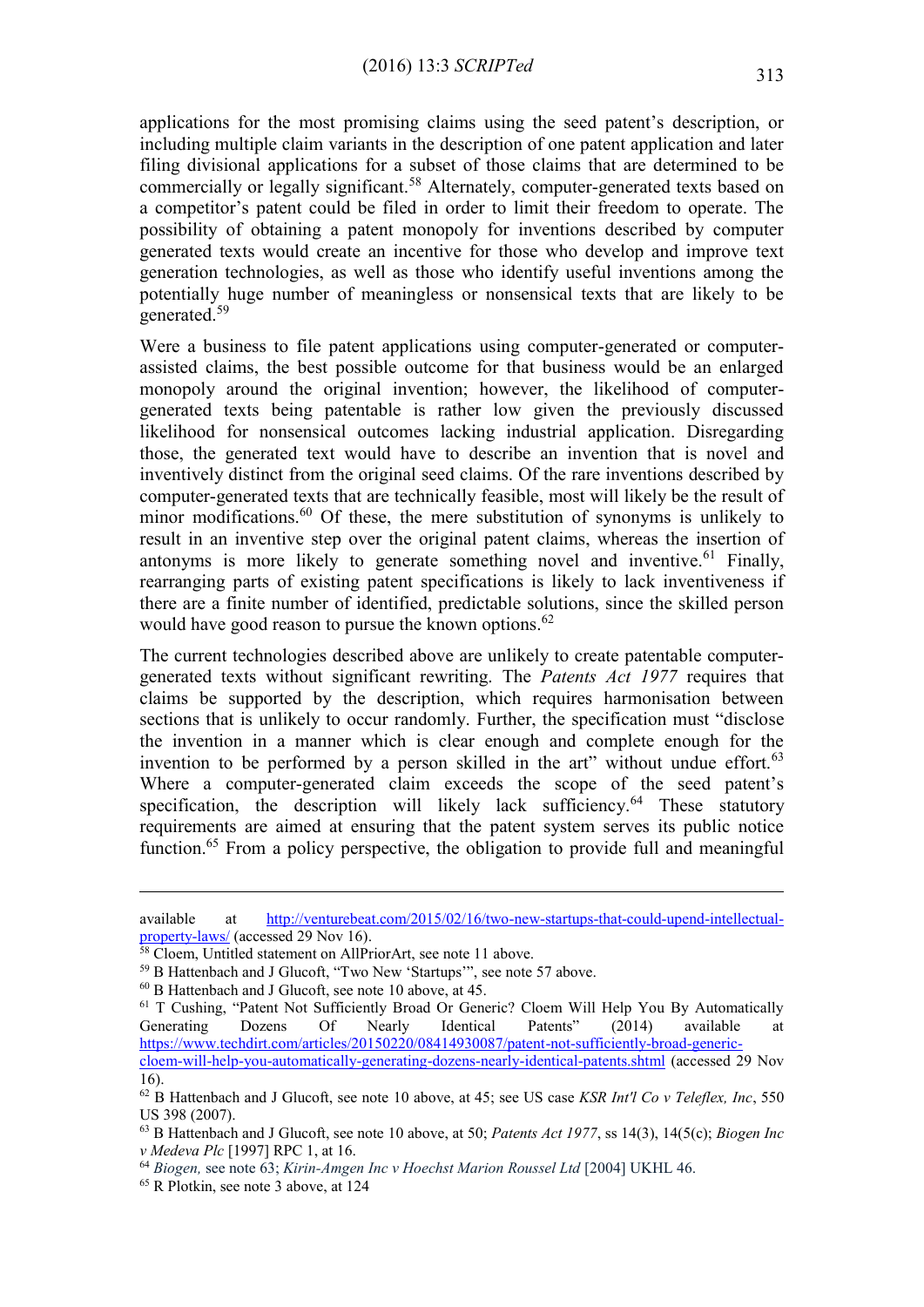disclosure of how to perform the patented invention can be seen as the quid pro quo the patentee pays in return for the exclusive right to practice the invention.<sup>66</sup> Therefore, if computer-generated patent specifications fail to adequately define the scope of the monopoly, it would it impede innovation as others avoid working in the area for fear of infringing the patent.<sup>67</sup>

Rather than devoting resources to re-writing computer-generated texts to meet the requirements described above prior to filing, an entity with sufficient resources to cover its filing fees could file applications containing all generated texts in hopes that some would survive examination, perhaps with amendments in response to Search or Examination Reports. This would significantly increase the burden on patent offices. In the past, overburdened patent offices have increased the likelihood that low-quality patents are granted.<sup>68</sup> This tactic could potentially enable patent trolls by providing them with ammunition for threats, as most of their financial rewards are obtained in settlements prior to litigation.<sup>69</sup> Ironically, this could result in the opposite effect to both AllPriorArt and Cloem's stated purposes.<sup>70</sup>

# *2.2.5 Copyright Infringement*

Were a business to use a computer-assisted technology to generate patent claims or descriptions based on a competitor's specification, the question arises as to whether the competitor (or the claim generating service) can be enjoined from doing so and/or held liable on the ground of copyright infringement. Prima facie, the computerassisted or generated processes of creating patent texts described above copy a substantial part of the text from one or more upstream patent specifications. Under the *Copyright Designs and Patents Act 1988 (CDPA),* copyright can subsist in patent specifications, although it is not infringement to copy or issue copies of patent specifications to the public for the purposes of disseminating information. <sup>71</sup> Copying all or a substantial part of the specification for any other purposes could infringe the copyright, however.<sup>72</sup> It may therefore be possible to enjoin entities such as Cloem from copying patent specifications for the purpose of commercially producing computer-generated claims in the UK. This legal tactic is not available in every country, as laws regarding the subsistence of copyright in patent specifications vary internationally. For example, it may be possible in Germany where patent documents are exempted from copyright protection once published; however, the claim generation technologies described above do not currently meet the requirements that

<sup>66</sup> D Vaver, see note [10](#page-2-1) above, at 70.

<sup>67</sup> *Ibid*.

<sup>68</sup> B Plumer, "Innovation's Down, But Patent Trolls Are Thriving" (2011) *Washington Post* available at [https://www.washingtonpost.com/blogs/ezra-klein/post/innovations-down-but-at-least-patent-trolls-are](https://www.washingtonpost.com/blogs/ezra-klein/post/innovations-down-but-at-least-patent-trolls-are-thriving/2011/09/21/gIQABGdKlK_blog.html)[thriving/2011/09/21/gIQABGdKlK\\_blog.html](https://www.washingtonpost.com/blogs/ezra-klein/post/innovations-down-but-at-least-patent-trolls-are-thriving/2011/09/21/gIQABGdKlK_blog.html) (accessed 29 Nov 16).

<sup>69</sup> J Allison, M Lemley and J Walker, "Patent Quality and Settlement Among Repeat Patent Litigants" (2011) 99 *Georgetown Law Journal* 677-712, at 686-89; J Barta, "Patent Trolls: To Fight or to Settle, That is the Question" (2015) *JIPEL Blog* available at [http://blog.jipel.law.nyu.edu/2015/12/patent](http://blog.jipel.law.nyu.edu/2015/12/patent-trolls-to-fight-or-to-settle-that-is-the-question/)[trolls-to-fight-or-to-settle-that-is-the-question/](http://blog.jipel.law.nyu.edu/2015/12/patent-trolls-to-fight-or-to-settle-that-is-the-question/) (accessed 29 Nov 16).

 $\frac{70}{70}$  Cloem, "Benefits" available at <https://www.cloem.com/flat/benefits/> (accessed 29 Nov 16); AllPriorArt, "About", see note 15 above.

<sup>71</sup> *Copyright, Designs and Patents Act 1988*, s 47(3); UKIPO, "Am I Allowed to Copy Patent Specifications?" available at

[http://webarchive.nationalarchives.gov.uk/20140603093549/http://www.ipo.gov.uk/types/copy/c](http://webarchive.nationalarchives.gov.uk/20140603093549/http:/www.ipo.gov.uk/types/copy/c-other/c-other-faq/c-other-faq-type/c-other-faq-type-patspec.htm)[other/c-other-faq/c-other-faq-type/c-other-faq-type-patspec.htm](http://webarchive.nationalarchives.gov.uk/20140603093549/http:/www.ipo.gov.uk/types/copy/c-other/c-other-faq/c-other-faq-type/c-other-faq-type-patspec.htm) (accessed 29 Nov 16).

 $72$  UKIPO, "Am I Allowed to Copy Patent Specifications?", see note 71 above.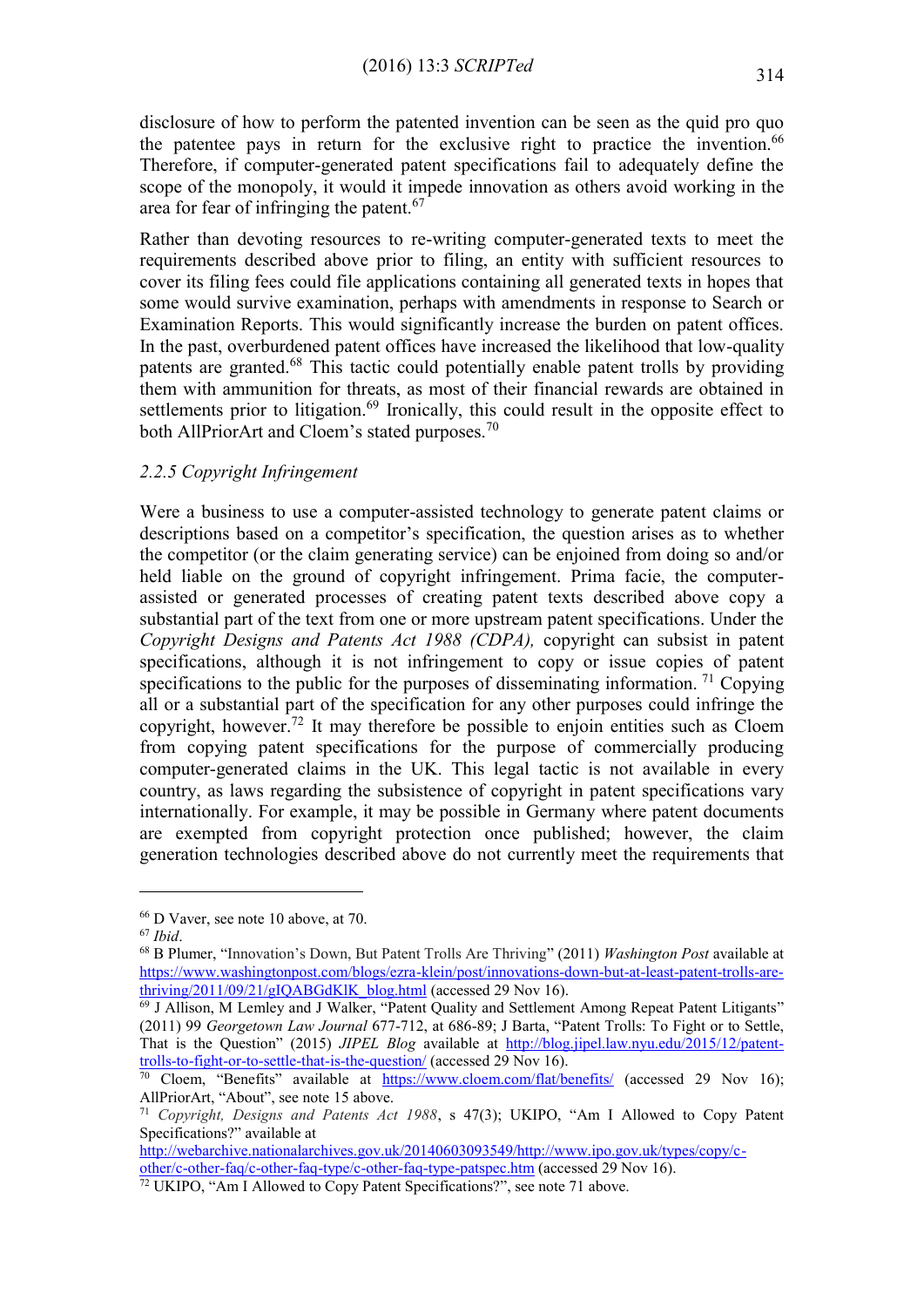the text of patent specifications not be modified and the original source cited.<sup>73</sup> By contrast, in the United States copyright can subsist in patent documents subject to the limitation that "anyone may freely reproduce any patent document as it appears in the Patent and Trademark Office patent file or records."<sup>74</sup> Given the disparate national copyright protections available for patent documents contrasted with the international nature of prior art, it is unlikely that copyright enforcement would be a strong defence against the use of a patent document to generate new texts.

# **3. Artificial Intelligence As a Tool in the Inventive Process**

### *3.1 Technology*

Beyond textual descriptions of inventions, AI is being used as a tool in the invention process.<sup>75</sup> The use of AI algorithms can be a vast improvement over traditional human invention techniques that are comparatively slow, inefficient, and often rely on happenstance.<sup>76</sup> Computers running AI algorithms can be used to more rapidly and efficiently generate, simulate and evaluate large numbers of potential solutions without the usual limitations imposed by human biases or time constraints.<sup>77</sup> This is particularly useful in complex fields where humans face difficulties manually designing inventions due to complexity, especially where there are a multiplicity of variables, as with nanotechnology and biotechnology.<sup>78</sup> Moreover, the inventions created may be unexpected and potentially disruptive since, compared to traditional R&D, AI can more easily draw upon multiple and possibly diverse fields.<sup>79</sup> With the present state of AI technology, however, human ingenuity is still necessary to define targets, parameters and success criteria.<sup>80</sup>

While the use of AI has assisted in creating patentable inventions for several decades, recent improvements to AI and exponential growth in computing power will likely further enable computers to produce useful inventions and become major drivers of innovation in fields like electronics, robotics, health and pharmaceuticals, materials, and nanotechnology.<sup>81</sup> In fact, commercial services are now available that generate

<sup>73</sup> *Urheberrechtsgesetz*, ss 5(2), 39, 62(1), 63(1) (English translation available at <http://germanlawarchive.iuscomp.org/?p=855> (accessed 29 Nov 16); The German Patent and Trade Mark Office (DPMA), "Questions and Answers about Patent Applications" (2016) available at <http://dpma.de/english/patent/faq/index.html#a27> (accessed 29 Nov 16).

<sup>74</sup> US Copyright Office, "Patents, Patent Applications, and Non-Patent Literature" (2014) *Compendium of U.S. Copyright Office Practices § 717.3 (3d ed)* available at

<http://www.copyright.gov/comp3/chap700/ch700-literary-works.pdf> (accessed 29 Nov 16); US 37 CFR § 1.71(e) (2013).

<sup>75</sup> R Abbott, "I Think", see note [6](#page-1-1) above, at 4; R Plotkin, see note [3](#page-1-2) above, at 10.

<sup>76</sup> P Marks, see note [3](#page-1-2) above.

<sup>77</sup> P Marks, see note [3](#page-1-2) above; R Plotkin, see note [3](#page-1-2) above, at 67; E Knorr, see note [3](#page-1-2) above.

<sup>78</sup> G Sacha and P Varona, "Artificial Intelligence in Nanotechnology" (2013) 24 *Nanotechnology* 1-13, at 1; R Plotkin, see note [3](#page-1-2) above, at 10.

<sup>79</sup> P Marks, see note [3](#page-1-2) above; Iprova, "About Us" available at <http://www.iprova.com/about-us/> (accessed 29 Nov 16).

 $80$  R Plotkin, see note [3](#page-1-2) above, at 57-58, 83; E Knorr, see note 3 above.

<sup>81</sup> N Nosengo, "Can Artificial Intelligence Create the Next Wonder Material?" (2016) *Nature* available at <http://www.nature.com/news/can-artificial-intelligence-create-the-next-wonder-material-1.19850> (accessed 29 Nov 16); R Abbott, "I Think", see note [6](#page-1-1) above, at 4; R Plotkin, see note [3](#page-1-2) above, at 10;

The Economist, "From Not Working to Neural Networking" (2016) available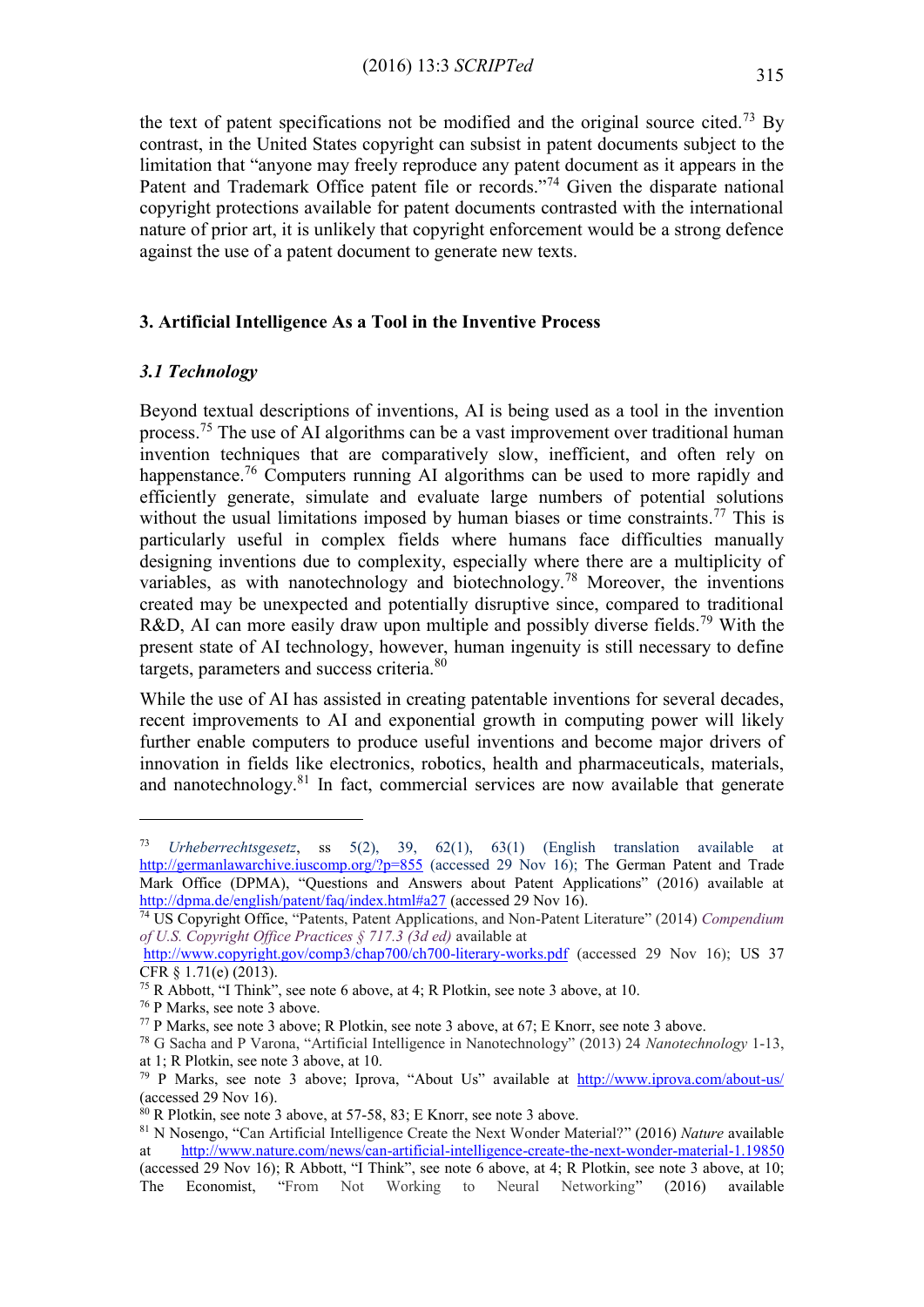inventions and technology optimisations using AI algorithms in place of human intelligence. $82$  One such company, IProva, claims that hundreds of patent applications have been filed by its customers based on the inventions it has delivered, some of which have been granted. $83$ 

The next sections will describe the state-of-the-art of AI techniques used to generate inventions.

# *3.1.1 Genetic Programming*

Genetic programming ("GP") is a form of AI modelled after the process of biological evolution that systematically solves high-level problems by improving upon a set of candidate solutions of known performance.<sup>84</sup> The algorithm creates a new generation of solutions by applying functions corresponding to genetic operations such as crossover (akin to sexual recombination), mutation and reproduction, duplication, and deletion to the best-performing solutions from the known set.<sup>85</sup> This process is repeated iteratively on each generation of solutions until the software converges on a set of offspring that solves the problem, or at least sufficiently meets given termination criteria.<sup>86</sup> While human operators specify the seed solutions, fitness measures, and the termination criteria, there is usually no human intervention during the program's execution.<sup>87</sup>

At present, GP is adept at optimising pre-existing inventions but will not typically produce big inventive steps; however, GP may have a significant advantage over traditional methods of invention in fields where the interrelationships between variables are either unknown, poorly understood, or possibly wrong, or where small improvements in performance are significant.<sup>88</sup> GP has been used to independently recreate known patented inventions, generate non-infringing work-around solutions, and is responsible for the creation of at least one known patented invention is known to have been created using GP.<sup>89</sup> These results have caused some to argue that GP can produce "human competitive" results.<sup>90</sup>

<u>.</u>

[http://www.economist.com/news/special-report/21700756-artificial-intelligence-boom-based-old-idea](http://www.economist.com/news/special-report/21700756-artificial-intelligence-boom-based-old-idea-modern-twist-not)[modern-twist-not](http://www.economist.com/news/special-report/21700756-artificial-intelligence-boom-based-old-idea-modern-twist-not) (accessed 29 Nov 16).

<sup>82</sup> Iprova, see note 79 above.

<sup>83</sup> *Ibid*.

<sup>84</sup> R Poli and J Koza, "Genetic Programming" (2014) in E Burke and G Kendall (eds), *Search Methodologies: Introductory Tutorials in Optimization and Decision Support Techniques* (New York: SSBM, 2014), at 143; J Koza, *Genetic Programming: On the Programming of Computers by Means of Natural Selection*, Vol I (Cambridge: MIT Press, 1992); R Abbott, "I Think", see note [6](#page-1-1) above, at 10. <sup>85</sup> R Poli and J Koza, see note 84 above.

<sup>86</sup> *Ibid*.

<sup>87</sup> R Poli and J Koza, see note 84 above, at 147; E Knorr, see note [3](#page-1-2) above.

<sup>88</sup> P Marks, see note [3](#page-1-2) above; R Poli and J Koza, see note 84 above, at 172.

<sup>89</sup> J Koza, "Human-Competitive Results Produced by Genetic Programming" (2010) 11 *Genetic Programming and Evolvable Machines* 251- 284, at 265; J Koza et al, "Evolving Inventions" (2003) *Scientific American* 52-59, at 52; M Keane, J Koza and M Streeter, "Apparatus for Improved General-Purpose PID and Non-PID Controllers" US Patent No US6847851 (B1).

<sup>90</sup> J Koza, "Human-Competitive Results", see note 89 above, at 265; J Koza et al, "Evolving Inventions", see note 89 above, at 52.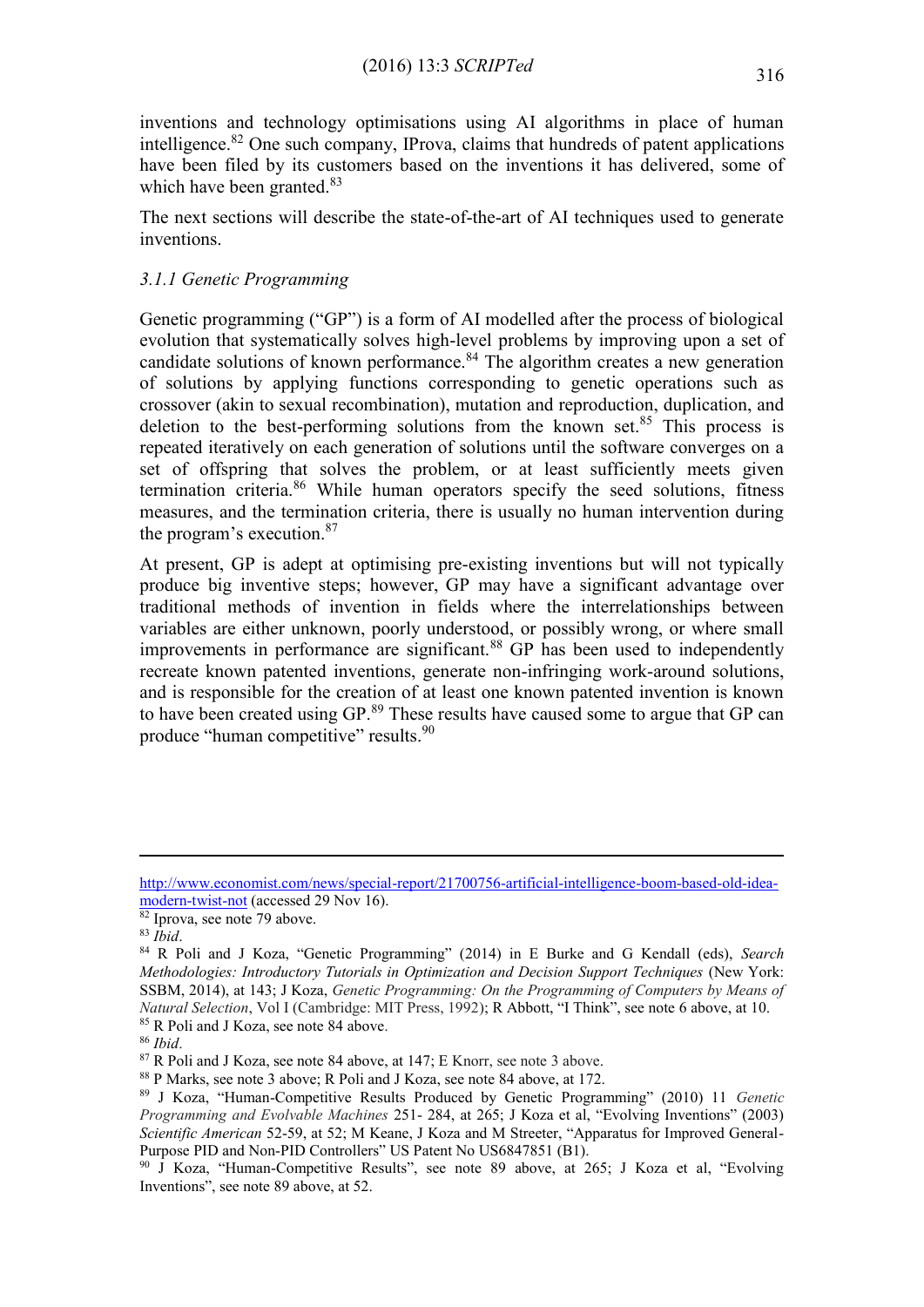In the electronics field, the antenna for the miniature satellites used in NASA's Space Technology 5 mission was designed using GP algorithms.<sup>91</sup> From a set of existing antenna designs, the designers evolved a set of novel antenna designs that met the mission's predefined requirements. The unusual structural designs produced were radically different and non-intuitive, while having a number of notable functional advantages over any known antenna.<sup>92</sup> This application of GP demonstrated a marked improvement over conventional antenna design processes, both in the resulting design's effectiveness and the savings in time and knowledgeable labour required.<sup>93</sup> This exemplifies that using AI to explore a wide range of possibilities without the limitations of human preconceptions can produce results with previously unachievable levels of performance.<sup>94</sup>

### *3.1.2 Artificial Neural Networks*

Artificial Neural Networks (ANNs) are another form of AI that has been used as a tool to generate novel ideas. ANNs are essentially collections of binary switches that simulate neurons in a biological brain.<sup>95</sup> These artificial neurons are organised in multiple layers to process input data with multiple levels of abstraction. With each layer, the network detects increasingly fine features of the input data and applies a "weighting" function to it.<sup>96</sup> The weighting is set by "training" the network to recognise patterns and differences in data and to respond accordingly.<sup>97</sup> Supervised training involves providing the network with labelled data from which to learn, whereas unsupervised training allows the network to interpret unlabelled data independently.<sup>98</sup> Once trained, an ANN operates by feeding seed information into the input layer that applies different weights to it before passing the weighted information to a subsequent level. This weighting process is repeated at each subsequent level until the transformed data is output by the final layer.  $99$ 

An example of an ANN being used as a tool to create new inventions is Dr Stephen Thaler's "Creativity Machine.<sup>",100</sup> This system generates new inventions by disturbing the connections in one ANN to generate an output, while a second ANN perceives value in the stream of output according to the criteria set by the operator.<sup>101</sup> The second ANN then modifies the placement and magnitudes of the disturbances in the first ANN to maximise potentially useful or meaningful outputs.<sup>102</sup> The Creativity

<u>.</u>

<sup>&</sup>lt;sup>91</sup> G Hornby, J Lohn and D Linden, "Computer-Automated Evolution of an X-Band Antenna for NASA's Space Technology 5 Mission" (2006) 19 *Evolutionary Computation* 1-23, at 2.

<sup>92</sup> J Lohn, G Hornby and D Linden, "An Evolved Antenna For Deployment On NASA's Space Technology 5 Mission" in U O'Reilly et al (eds), *Genetic Programming Theory and Practice II*  (Cambridge: SSBM, 2005) 301-315, at 311.

<sup>93</sup> G Hornby et al, "Automated Antenna Design with Evolutionary Algorithms" (2006) *AIAA Space* 19- 21, at 19.

<sup>94</sup> *Ibid* at 20.

<sup>95</sup> S Thaler, "Creativity Machine® Paradigm" in E Carayannis (ed), *Encyclopedia Of Creativity, Invention, Innovation, And Entrepreneurship* (Dordrecht: Springer, 2013) 447-456, at 451.

<sup>&</sup>lt;sup>96</sup> The Economist, "From Not Working to Neural Networking" see note 81 above.

<sup>97</sup> Y LeCun, Y Bengio and G Hinton, "Deep Learning" (2015) 521 *Nature* 436-444, at 436.

<sup>98</sup> *Ibid*, 439.

<sup>99</sup> *Ibid*, 437.

<sup>100</sup> A Cohen, "Stephen Thaler's Imagination Machines" (2009) 43 *Futurist* 28-29; S Thaler, see note 95 above, at 447.

 $101$  S Thaler, see note 95 above, at 451.

<sup>102</sup> *Ibid*, 447.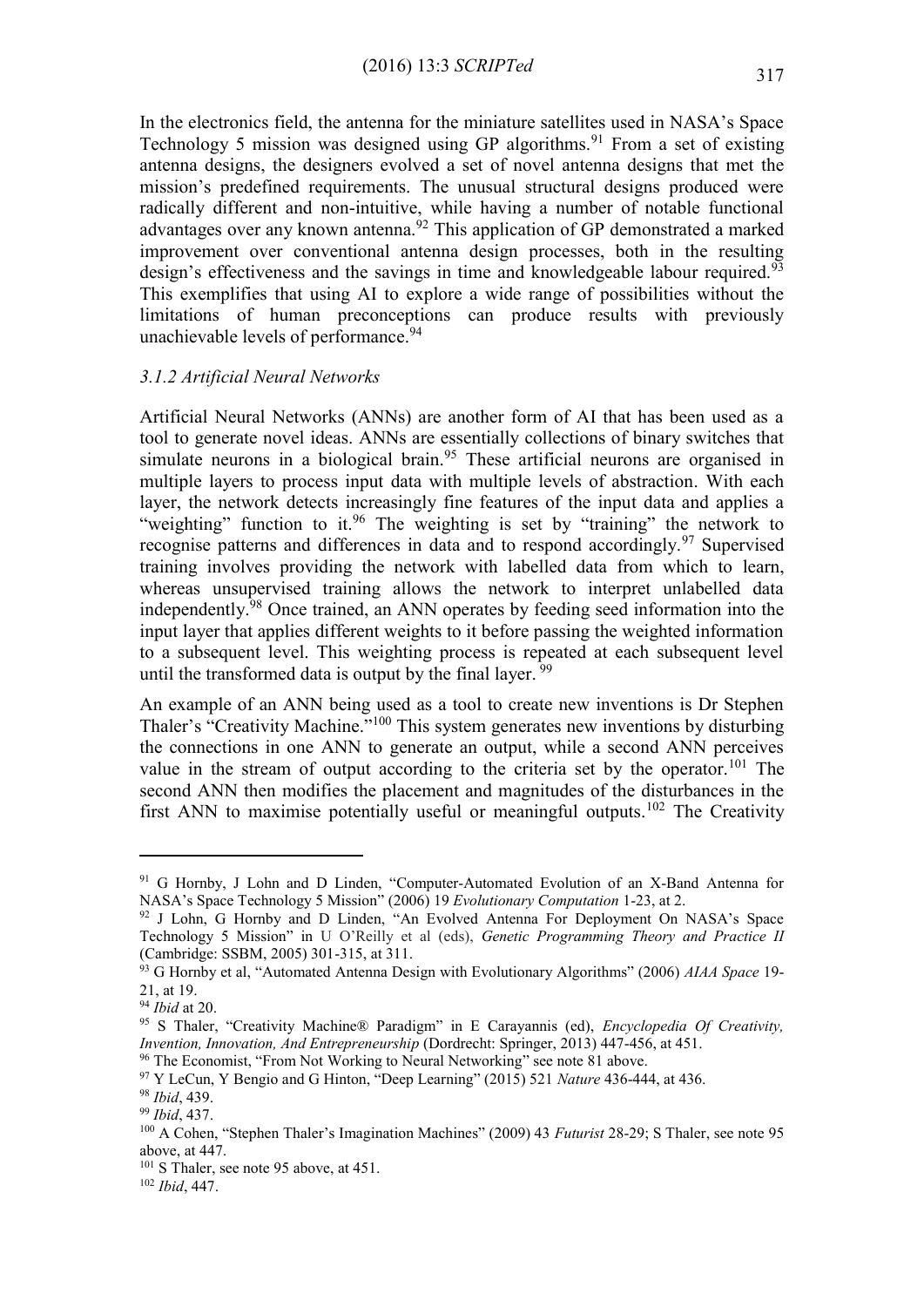Machine is credited with contributing to numerous inventions; for example, from existing toothbrush designs and their performance metrics, the Creativity Machine produced a novel cross-bristled configuration for the CrossAction toothbrush design that had significant performance advantages in terms of plaque removal and gingival health compared to other toothbrush designs.<sup>103</sup>

More recently, ANNs have been used in drug discovery.<sup>104</sup> Specifically, they have been employed for primary virtual screening of compounds in the automated design of new classes of drugs and in finding novel uses for known drugs.<sup>105</sup> By using an ANN with many layers (a "deep neural network") to predict drug activities, AI helps to prioritise experiments and substantially reduce the necessity for experimental work.<sup>106</sup> The benefits of employing deep neural networks are particularly acute when screening against multi-target profiles, which is otherwise extremely difficult and time-consuming, and sometimes even impossible.<sup>107</sup> ANNs have the potential to accelerate drug discovery while improving the diversity and quality of the outcomes and reducing costs, which would improve human health and have immense value to the industry.<sup>108</sup>

### *3.1.3 Robot Scientists*

1

The trend toward automating experimental laboratories could advance inventiongeneration technologies.<sup>109</sup> So-called robot scientists are systems that integrate AI algorithms with physical laboratory robotics to autonomously conduct scientific experimentation.<sup>110</sup> Robot scientists operate with minimal human intervention to supply the consumables necessary for experiments and remove the resultant waste. <sup>111</sup>

<sup>103</sup> A Cohen, see note 100 above, at 28-29; S Thaler, see note 95 above, at 451; R Plotkin, see note [3](#page-1-2) above, at 53, 80; M Cugini and P Warren "The Oral-B CrossAction Manual Toothbrush: A 5-Year Literature Review" (2006) 72 *Journal of the Canadian Dental Association* 323-323k.

<sup>&</sup>lt;sup>104</sup> J Ma et al, "Deep Neural Nets as a Method for Quantitative Structure–Activity Relationships" (2015) 55 *Journal of Chemical Information and Modeling* 263-274; T Unterthiner et al, "Deep Learning as an Opportunity in Virtual Screening" (2014) 27 *Advances in Neural Information Processing Systems* available at

[http://www.datascienceassn.org/sites/default/files/Deep%20Learning%20as%20an%20Opportunity%2](http://www.datascienceassn.org/sites/default/files/Deep%20Learning%20as%20an%20Opportunity%20in%20Virtual%20Screening.pdf) [0in%20Virtual%20Screening.pdf](http://www.datascienceassn.org/sites/default/files/Deep%20Learning%20as%20an%20Opportunity%20in%20Virtual%20Screening.pdf) (accessed 29 Nov 16); S Kamphausen et al, "Genetic Algorithm for the Design of Molecules with Desired Properties" (2002) 16 *Journal of Computer-Aided Molecular Design* 551–567; G Dahl, N Jaitly and R Salakhutdinov, "Multi-task Neural Networks for QSAR Predictions" (2014) available at <http://arxiv.org/abs/1406.1231> (accessed 29 Nov 16).

<sup>&</sup>lt;sup>105</sup> R Abbott, "Hal the Inventor", see note 5 above, at 4; see also P Riley, D Webster and B Ramsundar "Large-Scale Machine Learning for Drug Discovery" (2015) available at <http://research.googleblog.com/2015/03/large-scale-machine-learning-for-drug.html> (accessed 29 Nov 16); J Besnard et al, "Automated Design of Ligands to Polypharmacological Profiles" (2012) 492 *Nature* 215-220, at 219.

<sup>106</sup> J Ma et al, see note 104 above, at 263.

<sup>107</sup> J Besnard et al, see note 105 above, at 219; J Kotz, "*In Silico* Drug Design" (2013) *SciBX* available a[t http://www.nature.com/scibx/journal/v6/n3/pdf/scibx.2013.50.pdf](http://www.nature.com/scibx/journal/v6/n3/pdf/scibx.2013.50.pdf) (accessed 29 Nov 16).

<sup>108</sup> J Patel, "Science of the Science, Drug Discovery and Artificial Neural Networks" (2013) 10 *Current Drug Discovery Technologies* 2-7, at 7; P Riley, D Webster and B Ramsundar, see note 105 above; F Pammolli, L Magazzini and M Riccaboni, "The Productivity Crisis in Pharmaceutical R&D" (2011) 10 *Nature Reviews Drug Discovery* 428-437.

<sup>109</sup> C Edwards, "From Lab Rats to Robots" (2014) 9 *Engineering & Technology* 76-79, at 76.

<sup>&</sup>lt;sup>110</sup> R King et al, "The Robot Scientist Adam", see note 4 above, at 47; R King, "Functional Genomic Hypothesis Generation and Experimentation by a Robot Scientist" (2004) 427 *Nature* 247-252, at 247, 251.

<sup>&</sup>lt;sup>111</sup> R King et al, "The Robot Scientist Adam", see note 4 above, at 47.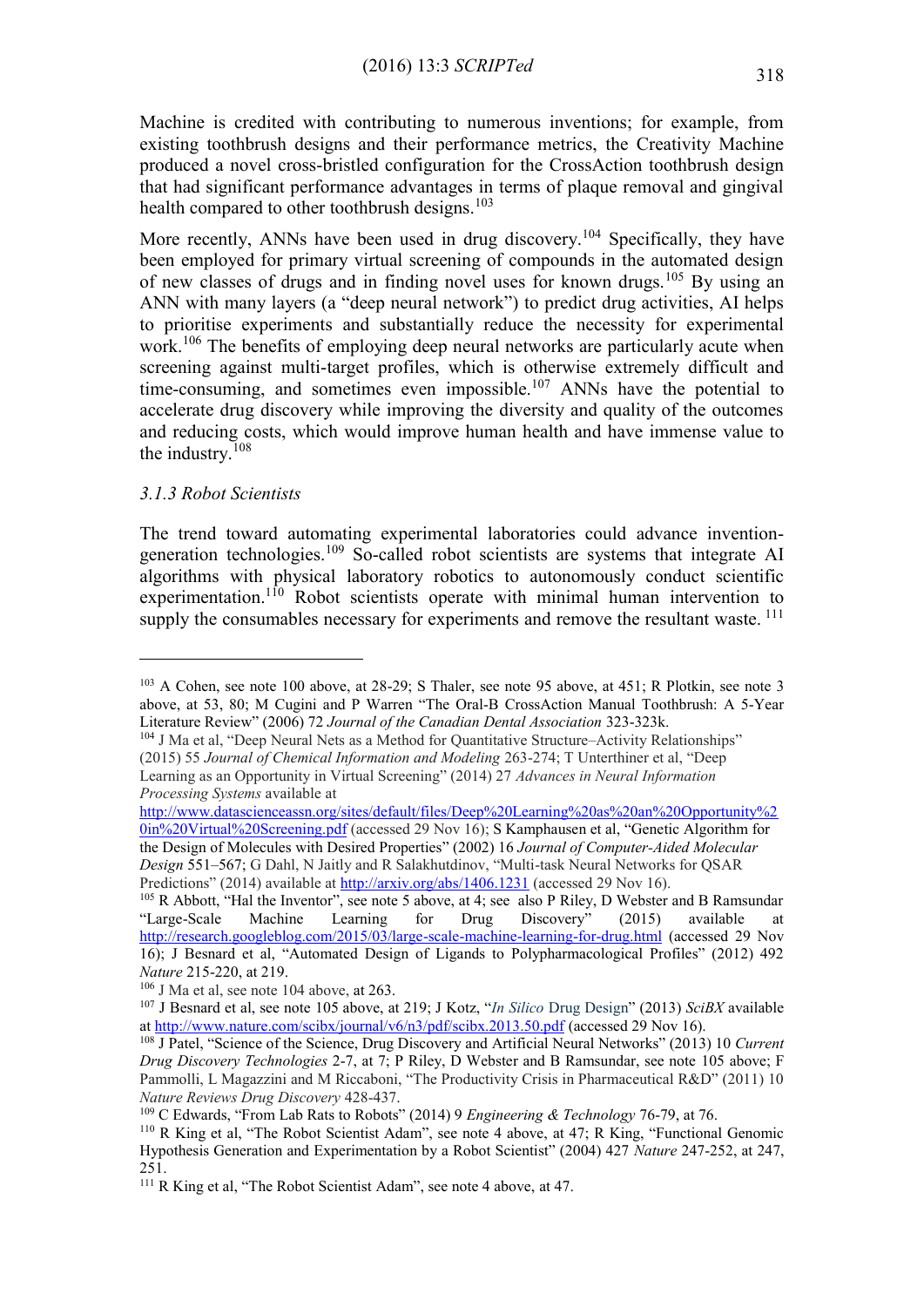Existing systems have demonstrated the ability to make observations, devise hypotheses, design experiments to test its hypotheses, employ automated laboratory equipment to run those experiments, and interpret the results.<sup>112</sup> This technology represents a marked step towards autonomous scientific discovery over the status quo where humans are primarily responsible for these functions.<sup>113</sup> One such system, "Robot Eve", has been designed for and used in drug development, particularly, identifying compounds to fight drug-resistant malaria.<sup>114</sup> Given a set of  $5000$ molecules, Robot Eve determined the characteristics of the most effective molecules, then screened only those remaining members of the set that it predicted would be most effective. Through this process, Robot Eve "discovered" a new anti-malarial use for an existing drug that was previously known only as cancer inhibitor.<sup>115</sup>

### *3.2 Patentability of Computer-Assisted Inventions*

As AI becomes an integral tool in inventive processes, the commonly held understanding of inventiveness will be challenged. As mentioned above, patents have already been granted for inventions created using AI. To date, there has been no legislative or judicial consideration of the implications of patenting inventions generated in this manner.<sup>116</sup> Given that the method of invention is not disclosed in patent prosecution, there is little reason for this to be raised as an issue. Interestingly, US law has codified a prohibition on discriminating on this basis, declaring that "(p)atentability shall not be negated by the manner in which the invention was made."<sup>117</sup> Although this prohibition is not codified in the UK, the results of human "search-and-test discovery" methods of invention, which are analogous with the AI algorithms described above, have to date been patentable. This should be re-examined as computer programs take a larger role in assisting inventive processes.<sup>118</sup>

### *3.2.1 Novelty and Inventive Step*

The novelty of AI-generated inventions will largely depend on the inventive process used. Novelty may be absent if the algorithm used lacks variability in its outputs, or relies on similar data sets. Where an algorithm incorporates randomness or other variability, it is more likely to generate novel inventions.<sup>119</sup> Computers also have the potential to quickly and accurately review more prior art than would be possible for a human inventor, functionality which could be incorporated into invention-generation technologies to further ensure novelty.

<sup>112</sup> *Ibid*.

<sup>113</sup> L Bunchen, "Robot Makes Scientific Discovery All by Itself" (2009) *Wired* available at <http://www.wired.com/2009/04/robotscientist/> (accessed 29 Nov 16).

 $114$  K Williams et al, "Cheaper Faster Drug Development Validated by the Repositioning of Drugs Against Neglected Tropical Diseases" (2015) 12 *Journal of the Royal Society Interface* available at <http://rsif.royalsocietypublishing.org/content/12/104/20141289> (accessed 29 Nov 16). <sup>115</sup> *Ibid*.

<sup>116</sup> B Hattenbach and J Glucoft, see note [10](#page-2-1) above, at 44; R Abbott, "Hal the Inventor", see note 5 above, at 12.

<sup>117</sup> 35 USC §103(a).

<sup>&</sup>lt;sup>118</sup> B Hattenbach and J Glucoft, see note [10](#page-2-1) above, at 44.

<sup>119</sup> L Vertinsky and T Rice, see note 4 above, at 494.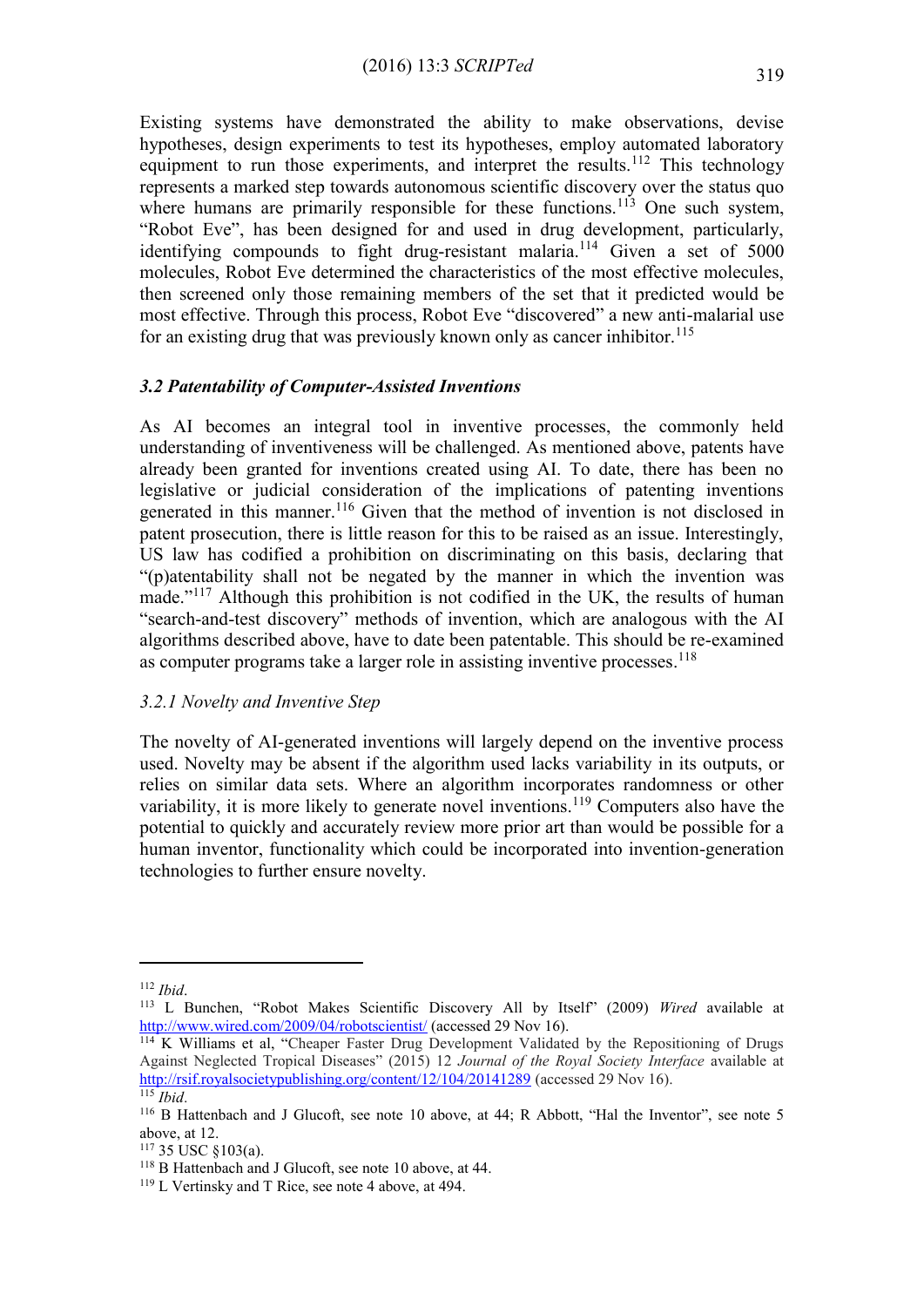Creativity and inventiveness require more than novelty, however.<sup>120</sup> Recall that the patentability requirement of an inventive step demands that an invention "is not obvious to the person skilled in the art, having regard to any matter which forms part of the state of the art."<sup>121</sup> Granting monopolies over obvious inventions would contribute little to society and prevent others from engaging in technological modifications and ordinary progresses.<sup>122</sup> Given the ability of computers to supplant human intuition with brute force computational power, the notional skilled person and the bar for obviousness may need to be reinterpreted in light of AI in order for the inventive step requirement to serve its intended purpose. <sup>123</sup>

The first step in assessing an inventive step is identifying the notional person of ordinary skill in the art.<sup>124</sup> This skilled person is assumed to have unlimited capacity to assimilate the vast quantities of relevant literature and to create mosaics of it, although in an uninventive manner.<sup>125</sup> AI has significantly raised the effective skill level of ordinary inventors as computers can be substituted for certain human inventive activities.<sup>126</sup> Therefore, the standard of the person of ordinary skill should be raised to reflect the contemporary inventor and the inventive technology typically used, regardless of how a particular invention is actually made.<sup>127</sup> Undoubtedly, if the bar for inventive step is raised as a result of AI-generated inventions, it would likely disadvantage human inventors who do not make use of AI; however, if the inventive step is to achieve its legal purpose, it must take into account all of the tools available to an inventor, not simply personal knowledge and skill.<sup>128</sup>

Assessing the existence of an inventive step concludes with determining whether "the differences between the inventive concept and the prior art constitute steps which would have been obvious to the person skilled in the art."<sup>129</sup> What will be considered obvious, and therefore unpatentable, must reflect changing inventive practices. For example, an invention that on its surface may seem inventive, may in fact be the obvious output of a computer programmed to generate inventions "like hot water from a kettle."<sup>130</sup> An invention that results from a computer performing a large number of trivial calculations or brute force trial-and-error testing may seem non-obvious on its face because it had not been foreseen; however, the invention may be seen as obvious because of the inevitability of discovery as anyone having ordinary skill using one of the above-described AI algorithms could have produced the same result. <sup>131</sup> Since this knowledge should be imputed to the skilled person, it would not amount to an ex post

<sup>120</sup> A Bundy, "What is the Difference Between True Creativity and Novelty" (1994) 17 *Behavioral and Brain Sciences* 533-534.

<sup>121</sup> *Patents Act 1977*, s 3.

<sup>122</sup> WIPO Standing Committee on the Law of Patents, "Study on Inventive Step" (2015) [http://www.wipo.int/edocs/mdocs/scp/en/scp\\_22/scp\\_22\\_presentation\\_inventive\\_step.pdf](http://www.wipo.int/edocs/mdocs/scp/en/scp_22/scp_22_presentation_inventive_step.pdf) (accessed 29 Nov 16).

<sup>&</sup>lt;sup>123</sup> L Vertinsky and T Rice, see note 4 above, at [3](#page-1-2)9; R Plotkin, see note 3 above at 102.

<sup>124</sup> *Windsurfing International Inc v Tabur Marine (GB) Ltd* [1985] RPC 59 and Pozzoli SPA v BDMO SA [2007] EWCA Civ 588.

<sup>125</sup> *Technograph Printed Circuits Ltd v Mills & Rockley (Electronics) Ltd* [1972] RPC 346 at 355.

<sup>&</sup>lt;sup>126</sup> L Vertinsky and T Rice, see note 4 above, at 602; R Plotkin, see note [3](#page-1-2) above, at 104.

<sup>&</sup>lt;sup>127</sup> L Vertinsky and T Rice, see note 4 above, at 595; R Plotkin, see note [3](#page-1-2) above, at 104-05, 111.

<sup>128</sup> R Plotkin, see note [3](#page-1-2) above, at 107, 110.

<sup>129</sup> *Windsurfing International*, see note 124 above, at para 23.

<sup>130</sup> L Vertinsky and T Rice, see note 4 above, at 595; P Marks, see note [3](#page-1-2) above; R Plotkin, see note [3](#page-1-2) above, at 160.

<sup>131</sup> L Vertinsky and T Rice, see note 4 above, at 596; R Plotkin, see note [3](#page-1-2) above, at 108.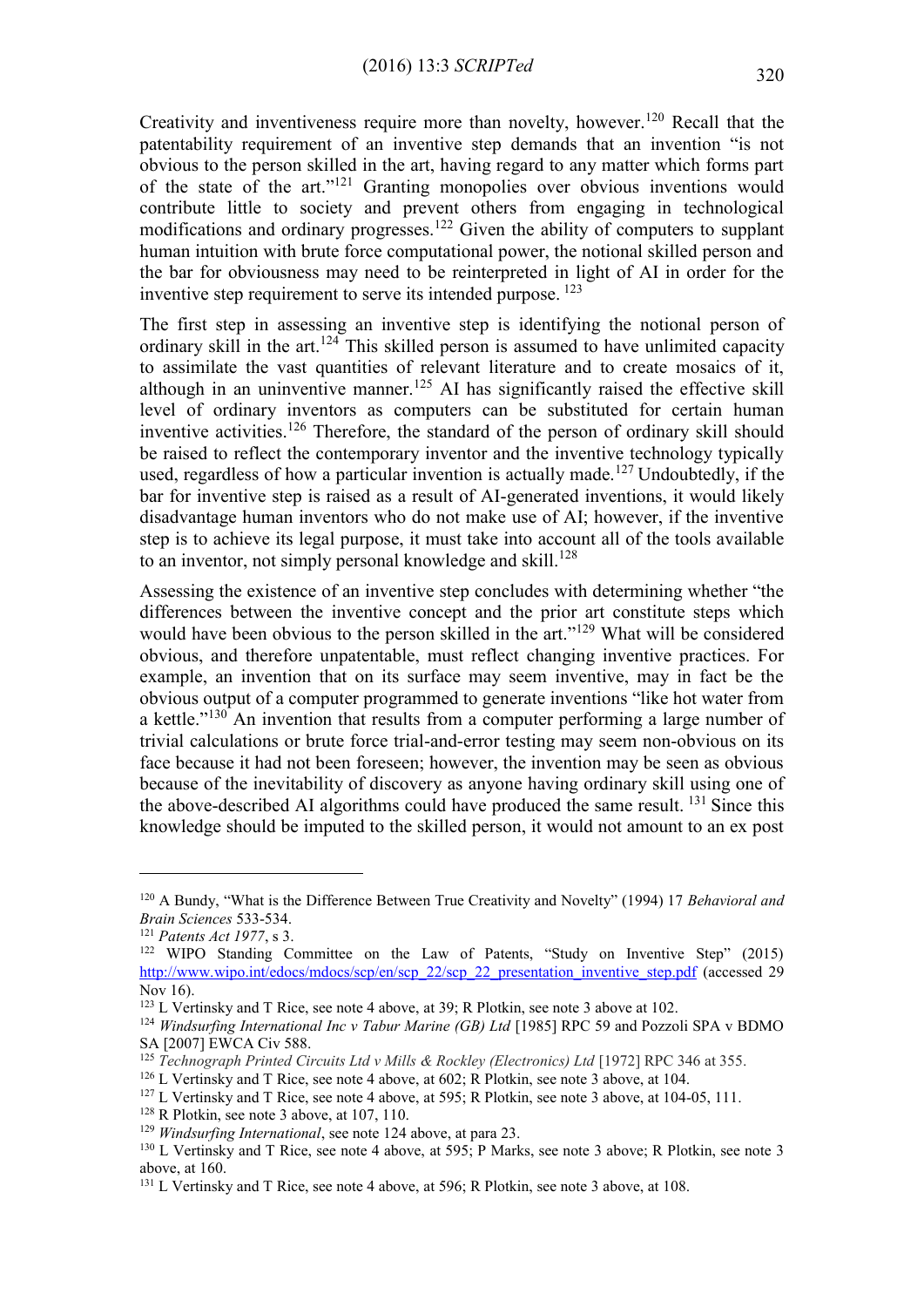assessment prohibited by the requirement that the inventive step be "viewed without any knowledge of the alleged invention as claimed."<sup>132</sup> If the knowledge of AI technologies were not taken into account in assessing obviousness, it would result in unwarranted monopolies being granted where the technologies were employed, which may impede innovation.<sup>133</sup> The higher standard should be applied even in cases where invention-generation technology is not used; if not, applying the existing lower standard would amount to rewarding ignorance of the state of the art.<sup>134</sup>

Raising the bar for an invention to be considered non-obvious as suggested above could result in the assessment of obviousness becoming a function of the level of computational capacity required to attain the invention in question.<sup>135</sup> For example, technological advances could have a limiting effect on the patentability of inventions arrived at through repeated trial-and-error or data mining, whether conducted by human effort or through AI.<sup>136</sup> Moreover, this more stringent standard could have particular impact in certain fields such as drug discovery where inventions are regularly made through well-understood, routine, (or) conventional techniques like molecular screening, akin to trial-and-error testing or finding new uses for existing compositions based on known characteristics, not unlike pattern recognition in data mining.<sup>137</sup> Additionally, accounting for AI's superior abilities to combine references between disparate fields without being limited by human tunnel-vision or biases in assessing inventiveness would result in the standard being raised substantially for the ever-increasing number of combinatorial inventions.<sup>138</sup>

### *3.2.2 Patentable Subject Matter*

The AI technologies described above enable automatic transformation of functional descriptions of desired outcomes into tangible patentable inventions.<sup>139</sup> From this starting point, an AI algorithm can produce a multiplicity of results; therefore, a functional description can represent a broad class of inventions without describing each instance of the class individually.<sup>140</sup> Given this context, it has been suggested that in exchange for the disclosure of an abstract problem definition that can be solved through an AI algorithm, a patentee should be able to obtain a monopoly over the entire class of inventions that the algorithm would produce.<sup>141</sup> The potential breadth of the underlying invention corresponding to an abstract description could justify a broad patent monopoly.<sup>142</sup> Without patent protection, there is a risk of market failure as developing this new technology is complex and resource-intensive, at least

<sup>132</sup> *Windsurfing International*, see note 124 above, at para 23.

<sup>&</sup>lt;sup>133</sup> R Plotkin, see note [3](#page-1-2) above, at 102, 111.

<sup>134</sup> *Ibid*, 111.

<sup>&</sup>lt;sup>135</sup> L Vertinsky and T Rice, see note 4 above, at 596.

<sup>136</sup> R Abbott, "I Think", see note [6](#page-1-1) above, at 56; L Vertinsky and T Rice, see note 4 above, at 595; B Hattenbach and J Glucoft, see note [10](#page-2-1) above, at 44.

<sup>137</sup> J Sherkow, "Negativing Invention" (2011) 2011 *Brigham Young University Law Review* 1091-1138, at 1121-22; P Marks, see note [3](#page-1-2) above.

<sup>&</sup>lt;sup>138</sup> R Abbott, "I Think", see note [6](#page-1-1) above, at 57; H Youn et al, "Invention as a Combinatorial Process: Evidence from US Patents" (2015) 12 *Journal of the Royal Society Interface* available at <http://rsif.royalsocietypublishing.org/content/12/106/20150272> (accessed 29 Nov 16).

<sup>&</sup>lt;sup>139</sup> R Plotkin, see note [3](#page-1-2) above, at 113, 124.

<sup>140</sup> *Ibid*, 116-117.

<sup>&</sup>lt;sup>141</sup> *Ibid.* 108: P Kohlhepp "When the Invention is an Inventor: Revitalizing Patentable Subject Matter to Exclude Unpredictable Processes" (2008) 93 *Minnesota Law Review* 779-814, at 779.

<sup>142</sup> R Plotkin, see note [3](#page-1-2) above, at 130.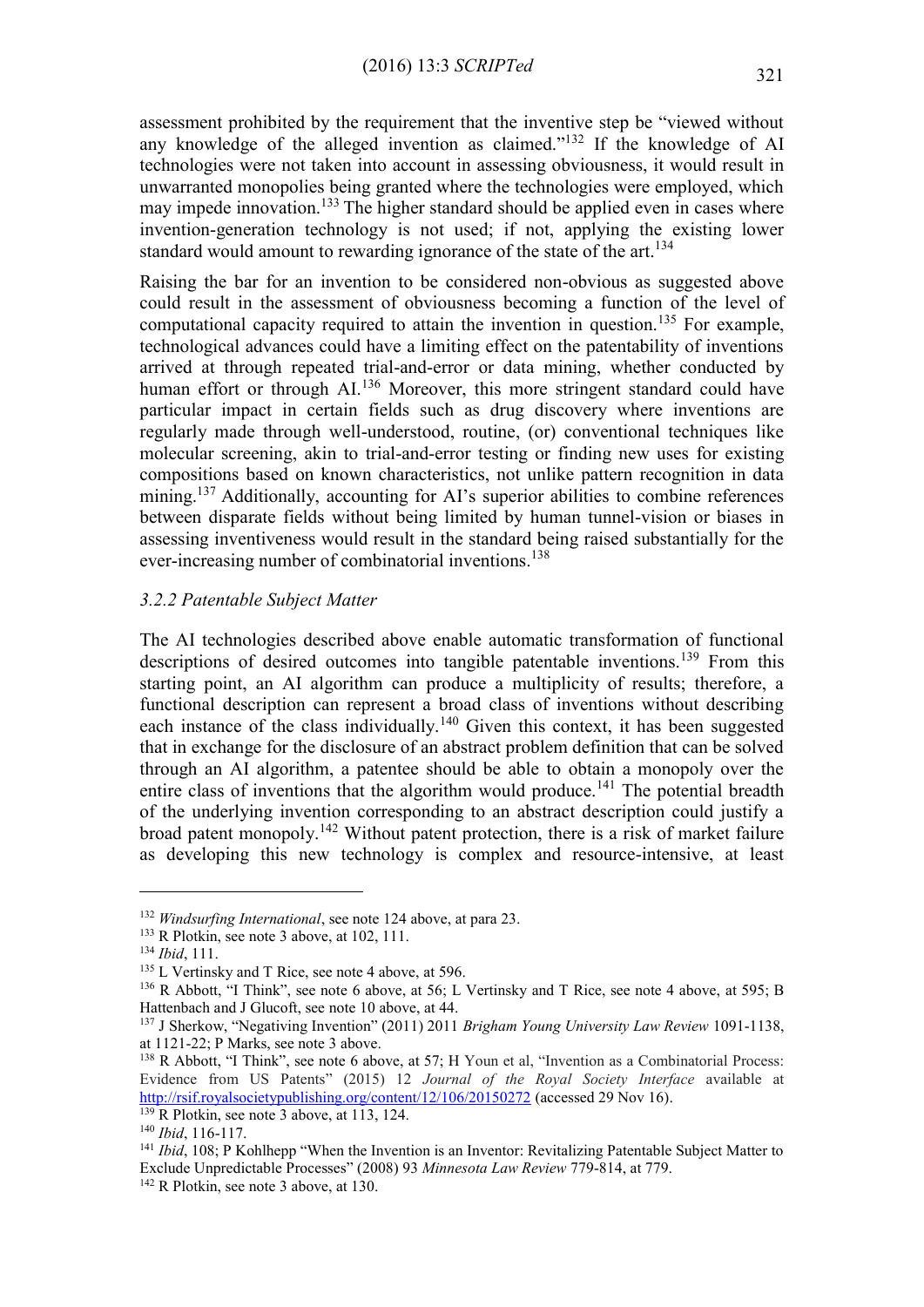initially, though inexpensive and easy to copy later.<sup>143</sup> Therefore, the potential reward of a time-limited monopoly would create an incentive for further development of inventive AI technology.<sup>144</sup>

The potential to obtain a patent monopoly will also incentivise innovators to disclose abstract problem descriptions instead of guarding them as trade secrets and depriving the public of the benefits of disclosure, including stimulating further innovation, reducing duplicative efforts, and enabling effective investment in innovation.<sup>145</sup> The problem description, while abstract, would need to be sufficiently clear and complete to define the scope of protection afforded by the patent, and demarcate the invention from the prior art.<sup>146</sup> Further, the disclosure would need to be sufficient to enable the skilled person to make and use the inventions falling within the scope of the class described, as well as provide the public with notice of what embodiments are covered by the patent.<sup>147</sup> In light of the advances in AI, it has been suggested that this inquiry be judged on whether an AI-enabled computer could reproduce the work.<sup>148</sup> This would negate the patent system's public notice function, however, which is better served by necessitating that patent specifications be capable of being understood by a skilled human mind.<sup>149</sup>

This proposal is bound to be controversial, given that an abstract functional problem description is in many ways akin to a software patent, the specification of which describes how to create the subject software.<sup>150</sup> This is not an insurmountable barrier to patentability, however, although computer programs as such are explicitly excluded from patentable subject matter under the *Patents Act 1977* and the *European Patent Convention*, programs that produce a technical result or contribution may in themselves be patentable.<sup>151</sup> It is beyond the scope of this article to examine the controversy over the patentability of computer programs; however, a reasonable parallel can be drawn to speculate whether an abstract problem description run by an AI algorithm could produce a patentable technical result.

### *3.2.3 Patent Floods*

The development of inventive AI technologies could cause a flood of patent applications, whether for the individual results or for broader classes of inventions.<sup>152</sup> As a result, innovation could be stifled as anyone working in the field would need to

<sup>143</sup> *Ibid*, 120-122.

<sup>144</sup> *Ibid*, 123.

<sup>145</sup> *Ibid*, 120-121; B Roin, "The Disclosure Function of the Patent System (or Lack Thereof)" (2005) 118 *Harvard Law Review* 2007-2028, at 2009.

<sup>146</sup> *Patents Act 1977*, s 14(3); C Waelde et al, see note 31 above, at 400.

<sup>147</sup> R Plotkin, see note [3](#page-1-2) above, at 118, 159, 163.

<sup>&</sup>lt;sup>148</sup> L Vertinsky and T Rice, see not[e 4](#page-1-0) above, at 601; R Plotkin, see note [3](#page-1-2) above, at 159.

<sup>&</sup>lt;sup>149</sup> R Plotkin, see note [3](#page-1-2) above, at 159.

<sup>150</sup> *Ibid*, 114; *In re Hayes Microcomputer Prods Inc Patent Litigation*, 982 F2d 1527 at 1533-1536 (Fed Cir 1992).

<sup>151</sup> *Patents Act 1977*, s 1(2)(c); *European Patent Convention,* art 52; EPO: T 1173/97 *IBM/Computer Programs* [2000] EPOR 219; T 935/97 *IBM/Computer Programs* [1999] EPOR 301; UK*: Aerotel Ltd v Telco Holdings Ltd & Ors (Rev 1),* [2007] RPC 7; *Symbian Ltd v Comptroller-General of Patents*, [2008] EWCA Civ 1066, [2009] RPC 1; *HTC Europe Co Ltd v Apple Inc (Rev 1)* [2013] EWCA Civ 451.

<sup>&</sup>lt;sup>152</sup> R Plotkin, see note [3](#page-1-2) above, at 9, 135.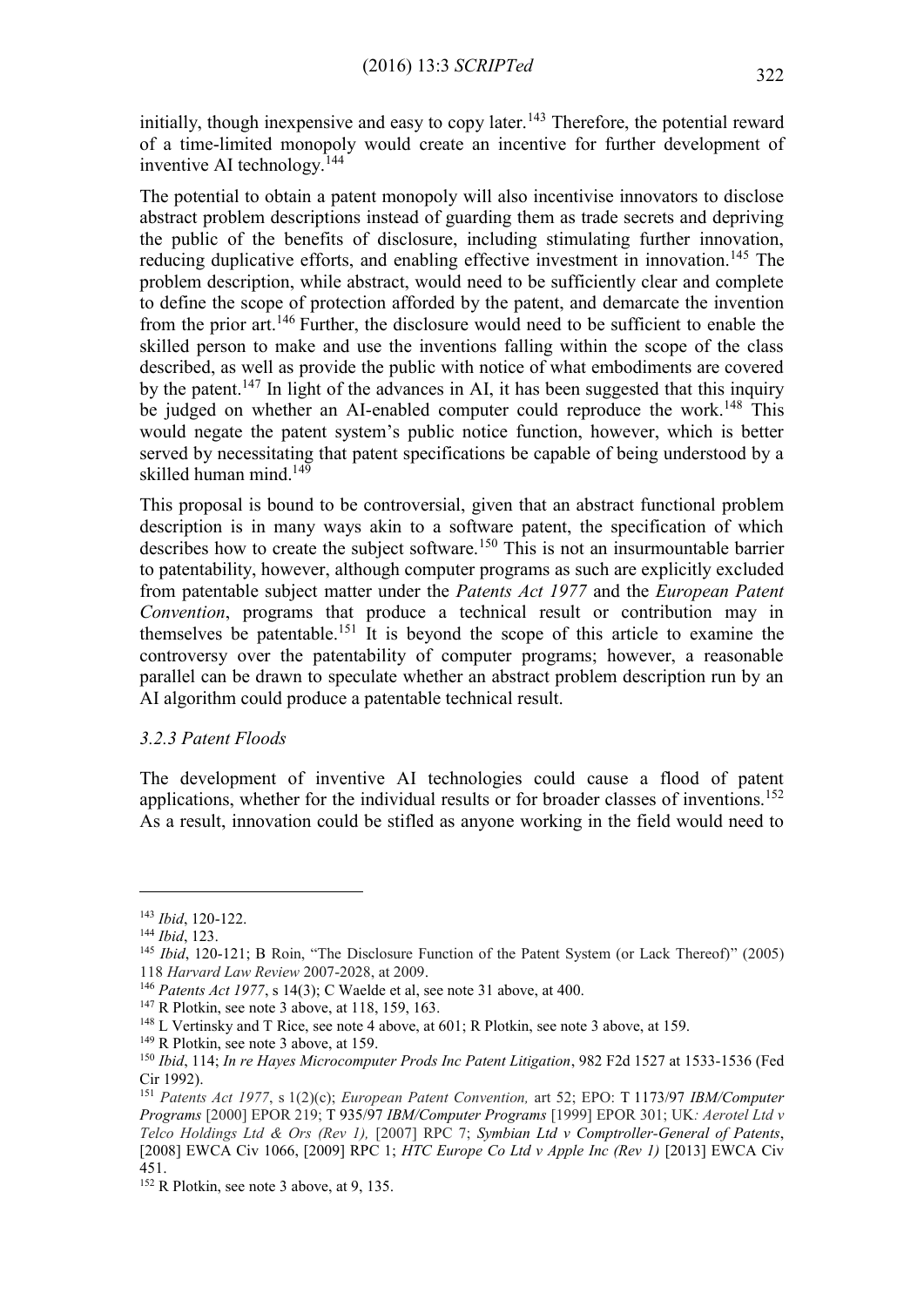obtain licenses for numerous patents.<sup>153</sup> It also raises the spectre of patent thickets developing, where certain entities who possess the resources to obtain countless patents have the savvy to recognise this new fertile ground, thereby concentrating legal and economic power within particular fields or markets.<sup>154</sup> Either way, potential innovators could have little freedom to operate or be faced with paying prohibitively expensive licensing fees. Moreover, as discussed earlier with respect to the filing of computer-generated patent texts, it is unlikely that already-taxed patent offices would have the resources to effectively process such a flood of applications, resulting in delays and possibly the issuance of lower-quality patents.<sup>155</sup>

### **4. Autonomous Computer-Generated Invention**

Although computers are not yet capable of completely autonomous invention, it could be on the horizon as AI undergoes fast-paced innovation enabled by the increasing availability of improved computational resources (access to which may even be rented in the cloud) and advances in Big Data.<sup>156</sup> Breakthroughs in algorithm design increase the likelihood that computers will invent autonomously within the foreseeable future; for example, unsupervised training of deep neural networks enables a computer to find links amongst huge quantities of unlabelled data without requiring a human operator to define rules.<sup>157</sup> Moreover, there has been a significant increase in activity in the AI field, from venture capital investment into start-ups to technology giants committing significant research budgets to the topic, which may further accelerate AIbased innovation.<sup>158</sup>

We have seen so far that while existing patent law has thus far accommodated the state of the art in computer-based invention-generation tools, albeit without judicial or legislative consideration, these technologies will likely have longer term implications on the patent system as their adoption and use increases. That said, the technologies considered above serve as tools for human ingenuity. If AI technology advanced to the extent that computers would be capable of inventing "in the wild" without human intervention, it would lead to the question of whether patent law would be capable of accommodating the resulting paradigm shift.<sup>159</sup> In particular, foreseeable issues

<sup>153</sup> *Ibid*, 136

<sup>154</sup> M Meurer, "Business Method Patents and Patent Floods" (2002) 8 *Washington University Journal of Law & Policy* 309-339; R Plotkin, see note [3](#page-1-2) above, at 107, 136.

<sup>&</sup>lt;sup>155</sup> R Plotkin, see note [3](#page-1-2) above, at 9.

<sup>156</sup> Y LeCun, Y Bengio and G Hinton, see note 97 above; Nosengo, see note 81 above; K Kelly, "The Three Breakthroughs That Have Finally Unleashed AI on the World" (2014) *Wired* available at <http://www.wired.com/2014/10/future-of-artificial-intelligence/> (accessed 29 Nov 16); The Economist, "The Return of the Machinery Question" (2016) *The Economist* available at [http://www.economist.com/news/special-report/21700761-after-many-false-starts-artificial](http://www.economist.com/news/special-report/21700761-after-many-false-starts-artificial-intelligence-has-taken-will-it-cause-mass)[intelligence-has-taken-will-it-cause-mass](http://www.economist.com/news/special-report/21700761-after-many-false-starts-artificial-intelligence-has-taken-will-it-cause-mass) (accessed 29 Nov 16).

<sup>157</sup> Y LeCun, Y Bengio and G Hinton, see note 97 above, at 442; N Nilsson, *The Quest for Artificial Intelligence* (Cambridge: CUP, 2009), at 511.

<sup>158</sup> The Economist, "Return of the Machinery Question", see note 156 above; The Economist, "Million-Dollar Babies" (2016) *The Economist* available at [http://www.economist.com/news/business/21695908-silicon-valley-fights-talent-universities-struggle](http://www.economist.com/news/business/21695908-silicon-valley-fights-talent-universities-struggle-hold-their)[hold-their](http://www.economist.com/news/business/21695908-silicon-valley-fights-talent-universities-struggle-hold-their) (accessed 29 Nov 16).

<sup>&</sup>lt;sup>159</sup> C Davies, "An Evolutionary Step in Intellectual Property Rights - Artificial Intelligence and Intellectual Property" (2011) 27 *Computer Law & Security Review* 601-619, at 601; BBC, "The Law and Artificial Intelligence" (2015) *BBC Unreliable Evidence* available at <http://www.bbc.co.uk/programmes/b04wwgz9> (accessed 29 Nov 16).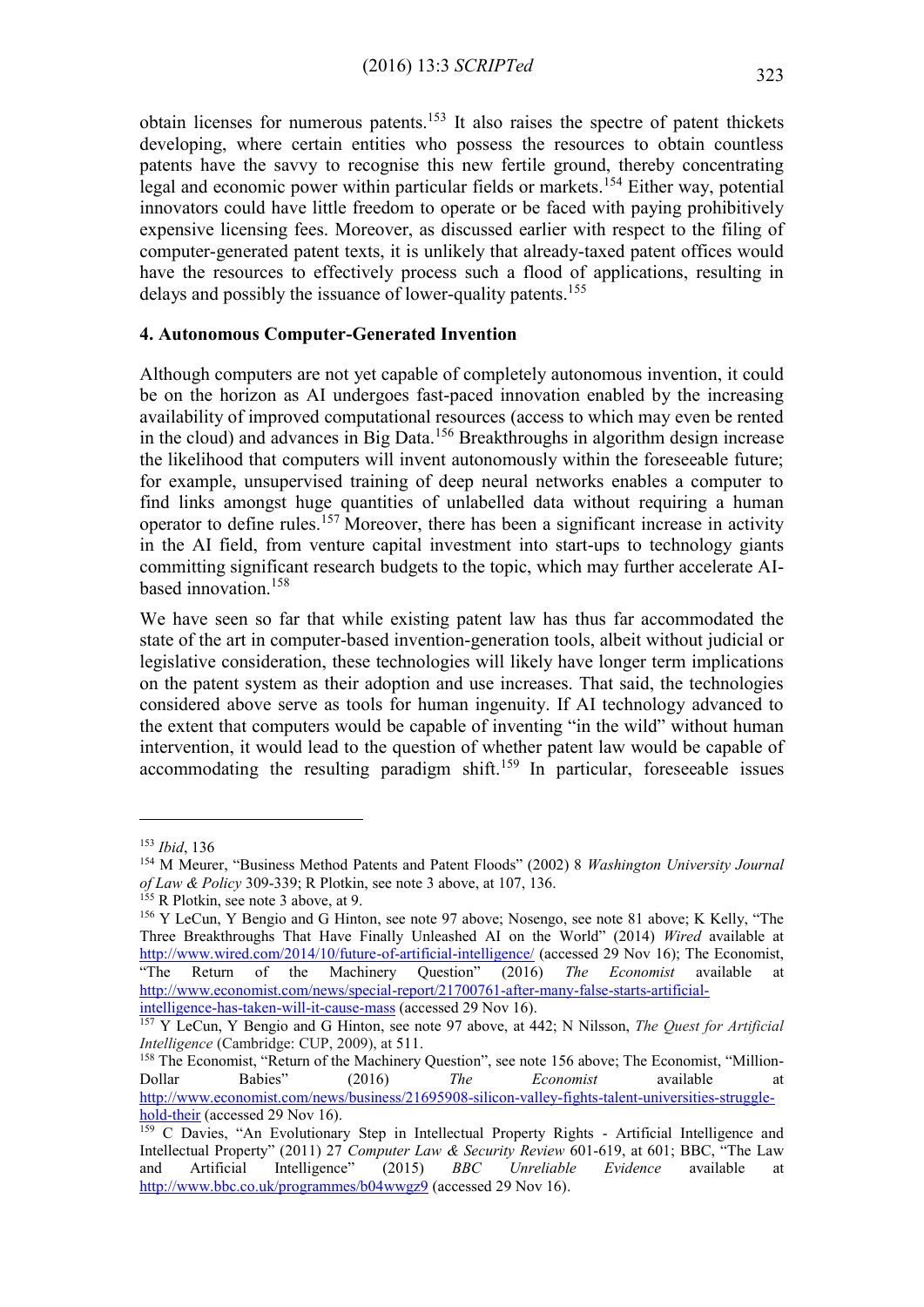include whether computers can "invent", or whether it is by definition a human activity; whether those inventions should be eligible for patent protection; who would be considered the inventor; and what changes to patent laws would be needed to accommodate these inventions. This section will address these issues and prepare the ground for the next part which will contemplate the unforeseeable future consequences of autonomous computer inventors.

# *4.1 Autonomously Generated Inventions*

Traditionally, patentable inventions have been considered to be the result of human mental processes.<sup>160</sup> However, patent law has developed to recognise human inventor(s) in a context where there has always necessarily been at least one to recognise. Where humans are not actively involved, can computers acting autonomously "invent" as we understand the concept?<sup>161</sup> To answer this question for the purposes of patent law, we must examine the concept of invention as a legal term of art as defined in legislation, and interpreted in jurisprudence and patent office practice.<sup>162</sup> National legislation and international agreements fail to explicitly define the term "invention."<sup>163</sup> Rather, patent legislation and jurisprudence set out the qualities of patentable inventions, as well as exemptions therefrom, of which neither the *Patents Act 1977*, the *EPC,* nor international agreements explicitly require that an invention be of human origin.<sup>164</sup>

Comparatively, if we imagine contexts in which autonomous invention-generating computers would be particularly useful, from deep sea or outer space exploration where humans cannot practically perceive and solve problems in situ, to do-it-yourself problem-solving by non-technical individuals (especially armed with 3-D printers), it is arguable that the solutions produced would be patentable if invented by a human. For example, consider a situation whereby an AI-enabled machine is involved in deep space exploration at such distances that the associated lag in radio communications would make human intervention in the mission impractical. If an unforeseen local effect were encountered that prevented communication using fitted technology, it could threaten the mission. Therefore, autonomous invention-generation technology could enable the machine to engineer a novel antenna and manufacture it on site with an on-board 3D printer. If the resulting invention had wider commercial use and would otherwise have been patentable had it been conceived of by humans, patent law should evolve to allow for such a case. While autonomous computational inventions

<sup>160</sup> See e.g. C Soans, "Some Absurd Presumptions in Patent Cases" (1966) 10 *Patent, Trademark and Copyright Journal of Research and Education* 433-450, at 438.

<sup>&</sup>lt;sup>1[6](#page-1-1)1</sup> R Abbott, "I Think", see note 6 above, at 42.

<sup>162</sup> D Vaver, "Invention in Patent Law: A Review and a Modest Proposal" (2003) 11 *International Journal of Law and Information Technology* 286-307, at 288.

<sup>163</sup> Eg *Patents Act 1977*, ss 1-4; *Agreement on Trade-Related Aspects of Intellectual Property Rights* ("TRIPs"), s 27.1; *European Patent Convention*, arts 52-54, 56-57.

<sup>164</sup> C Davies, see note 159 above, at 608; D Vaver, "Invention in Patent Law", see note 162 above, at 290; *Patents Act 1977*; *European Patent Convention*; Agreement on Trade-Related Aspects of Intellectual Property Rights, 15 Apr 1994, Marrakesh Agreement Establishing the World Trade Organization, Annex 1C, 108 Stat 4809, 1869 UNTS 299. available at Organization, Annex 1C, 108 Stat 4809, 1869 UNTS 299, available [https://www.wto.org/english/docs\\_e/legal\\_e/04-wto\\_e.htm](https://www.wto.org/english/docs_e/legal_e/04-wto_e.htm) (accessed 29 Nov 16).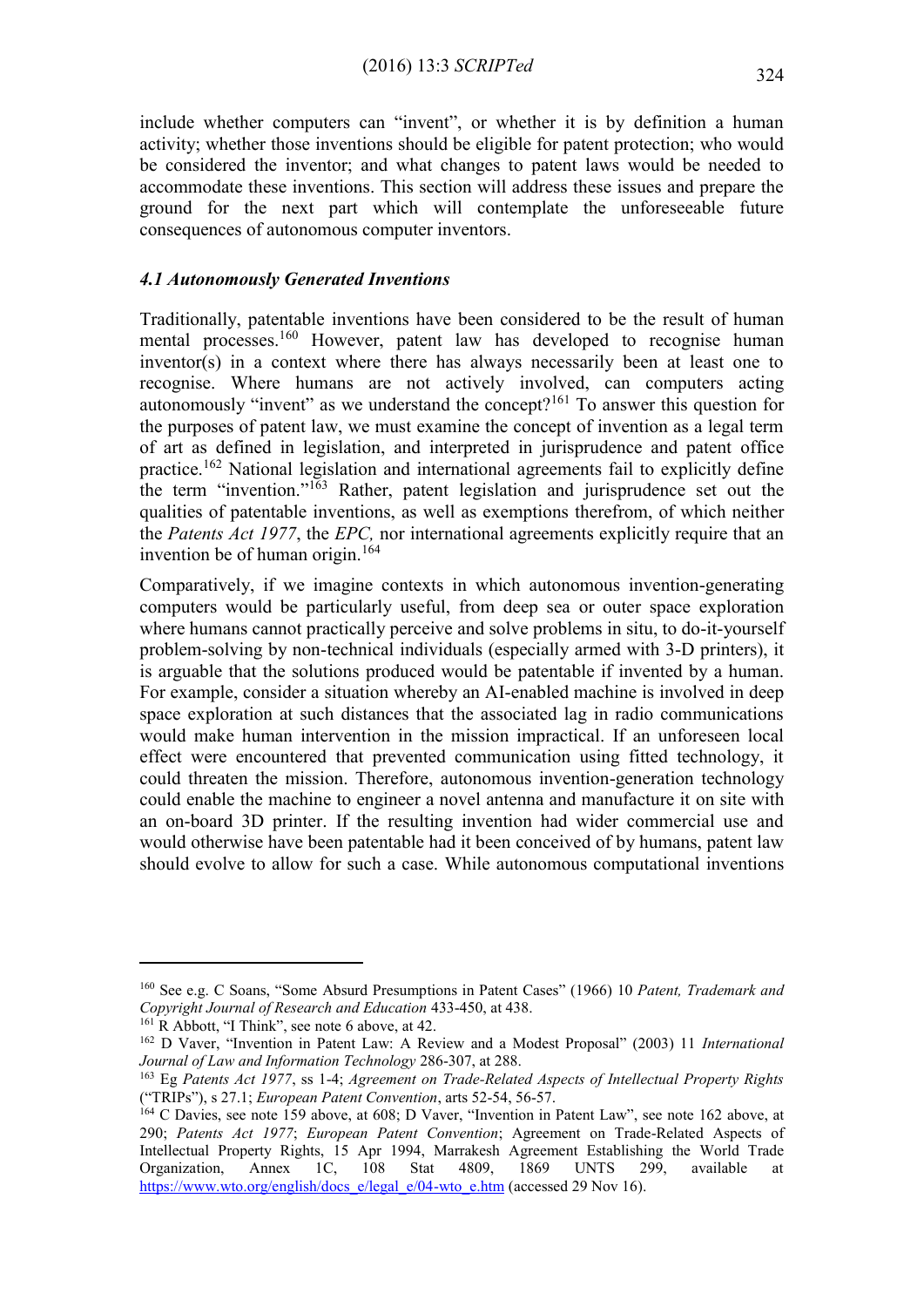lack human ingenuity at the stage of invention, they should be excluded from patentability only if a sound policy distinction can be made.<sup>165</sup>

Even if a human requirement had been interpreted into law, this should be reexamined in light of the unforeseeable but conceivably boundless advancement of computational capabilities. The concept of invention is dynamic, being tied to the purpose of patent laws as they have been established, changed, and perceived over time. It evolves and grows to accommodate previously unforeseen issues raised by new technologies and contexts.<sup>166</sup> The resulting trend has been towards wider patentability.<sup>167</sup>

### *4.1.1 Incentivising Autonomous Invention through Patents*

The question of whether the outputs of autonomous AI algorithms should be patentable depends on whether the patenting of these outputs falls within the purposes and justifications of the patent system itself. The central justification for the patent system is to provide an incentive for innovative activity and the public disclosure of its results.<sup>168</sup> The question is therefore whether automated invention should be incentivised through the patent system.

Innovation can be economically challenging given the high costs of R&D and the appropriability of the resulting knowledge.<sup>169</sup> Innovation and its associated economic growth depend on the extent to which innovators can benefit from their creative efforts.<sup>170</sup> Patent rights are intended to be one such incentive by providing a timelimited monopoly that allows rights holders to protect their inventions and provide the opportunity to earn rents or supranormal profits higher than those they would otherwise earn as a reasonable return on their investments of time, effort and money.<sup>171</sup> The development of inventions and their associated knowledge often involves significant risk and uncertainty, while the use of knowledge is non-rival and non-excludable. With imitation being easier than invention, this knowledge is prone to misappropriation, creating a risk of economic market failure. Without patent protection, there is a risk that less inventive activity will take place, and if it does, it is less likely to be disclosed to the public.<sup>172</sup>

<span id="page-20-0"></span><u>.</u>

[posner.html](http://www.becker-posner-blog.com/2012/09/do-patent-and-copyright-law-restrict-competition-and-creativity-excessively-posner.html) (accessed 29 Nov 16); R Abbott, "Hal the Inventor", see note 5 above, at 15; L Ouellette,

<sup>165</sup> R Abbott, "I Think", see note [6](#page-1-1) above, at 43; R Abbott, "Hal the Inventor", see note 5 above, at 18. <sup>166</sup> D Vaver, "Invention in Patent Law", see note 162 above, at 288, 292.

<sup>167</sup> *Ibid*, 302.

<sup>&</sup>lt;sup>168</sup> K Lybecker, "How to Promote Innovation: The Economics of Incentives" (2014) available at <http://www.ipwatchdog.com/2014/07/21/promote-innovation-the-economics-of-incentives/id=50428/> (accessed  $29$  Nov 16).

<sup>169</sup> *Ibid.*

<sup>&</sup>lt;sup>170</sup> A Hu and I Png "Patent Rights and Economic Growth: Evidence from Cross-Country Panels of Manufacturing Industries" (2013) 65 *Oxford Economic Papers* 675-698, at 675.

<sup>171</sup> B Hall, "Patents and Patent Policy" (2007) 23 *Oxford Review of Economic Policy* 568-587, at 573; Hu and Png, see note 170 above, at 675; R Plotkin, see note [3](#page-1-2) above, at 98, citing P Samuelson et al, "A Manifesto Concerning the Legal Protection of Computer Programs" (1994) 94 *Columbia Law Review* 2308-2431, at 2365-71.

<sup>&</sup>lt;sup>172</sup> P Belleflamme, "Patents and Incentives to Innovate: Some Theoretical and Empirical Economic Evidence" (2006) 13 *Ethical Perspectives* 267-288, at 278; R Posner, "Do Patent and Copyright Law Restrict Competition and Creativity Excessively?" (2012) available at [http://www.becker-posner](http://www.becker-posner-blog.com/2012/09/do-patent-and-copyright-law-restrict-competition-and-creativity-excessively-posner.html)[blog.com/2012/09/do-patent-and-copyright-law-restrict-competition-and-creativity-excessively-](http://www.becker-posner-blog.com/2012/09/do-patent-and-copyright-law-restrict-competition-and-creativity-excessively-posner.html)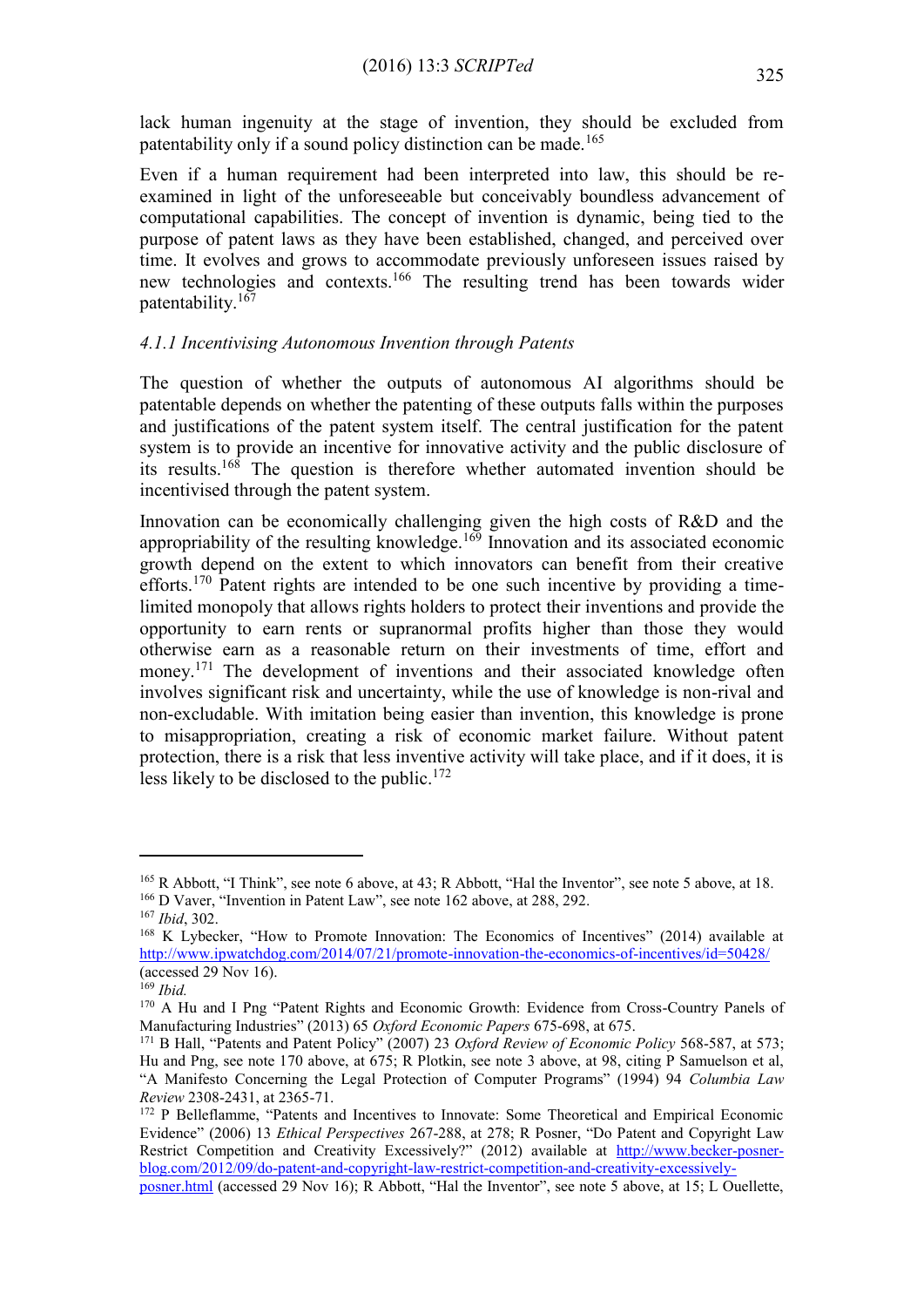Incentives must be carefully designed to balance between the interests of rights holders and the public. If correctly calibrated, the patent system has the potential to encourage innovation and generate economic growth.<sup>173</sup> If the monopoly is overly broad, it could unduly reward the patentee for their actual contribution to the art and prevent anyone else from innovating in the field, thereby having a chilling effect on innovation. If the grant is too narrow, the system will not have the desired potential for economic reward and not succeed in encouraging innovation.

The preliminary question is whether incentives targeting autonomous computer systems are necessary or would be effective since computers themselves do not respond directly to incentives.<sup>174</sup> However, although the systems in question operate autonomously, humans are needed to create and maintain them. As such, it is appropriate to consider whether the inventions generated by autonomous computer systems fit within the incentive justification of the patent system.

The next issue is whether autonomous computer-generated invention is an activity that should be incentivised. On its face, widening patentability to include inventions generated autonomously by computers would provide an incentive that would accelerate innovation and generate exponentially more inventions quicker, while requiring less skill and fewer resources than would otherwise be possible.<sup>175</sup> Moreover, the disclosure of more new and improved technologies would benefit society as a whole. Autonomous computers may sometimes even be the only means of achieving certain inventions where complexity and shear mass of data to be processed exceeds human cognitive limitations, or where skilled human intervention is not readily accessible.<sup>176</sup> Further, if autonomous invention technology develops to become readily accessible at low cost, a pattern many computer technologies have followed previously, it has the potential to expand the class of people with the necessary skills to invent and thereby democratise invention.<sup>177</sup>

Economically, the potential for developers of autonomous invention technologies to receive a reasonable reward for their work may depend on the availability of rewards for the downstream inventions generated by those technologies. Given the potentially high cost of R&D and limited access to super-computing power, it is conceivable that the costs to develop the platform technology will be of sufficient scale that a monopoly over the inventing machines themselves would not provide adequate return to represent a reasonable reward. If patent monopolies over the inventions produced had independent value, they could provide sufficient incentive to develop and improve such technologies, which in turn would result in further computer-generated inventions.<sup>178</sup> If the inventions produced were known to be potentially patentable subject matter, it could be a selling feature that would increase the likelihood that the developer would receive their reasonable reward.

<sup>&</sup>quot;Do Patents Disclose Useful Information?" (2012) 25 *Harvard Journal of Law & Technology* 531–593, at 532.

<sup>&</sup>lt;sup>173</sup> K Lybecker, see note 168 above.

<sup>&</sup>lt;sup>174</sup> M Perry and T Margoni "From Music Tracks to Google Maps: Who Owns Computer-generated Works?" (2010) 26 *Computer Law and Security Review* 621-629, at 627.

<sup>&</sup>lt;sup>175</sup> B Hattenbach and J Glucoft, see note [10](#page-2-1) above, at 50; R Abbott, "Hal the Inventor", see note 5 above, at 14; R Abbott, "I Think", see note [6](#page-1-1) above, at 32.

<sup>&</sup>lt;sup>176</sup> R Abbott, "Hal the Inventor", see note 5 above, at 18.

<sup>&</sup>lt;sup>177</sup> R Plotkin, see note [3](#page-1-2) above, at 211.

<sup>178</sup> R Abbott, "Hal the Inventor", see note 5 above, at 14; R Abbott, "I Think", see note [6](#page-1-1) above, at 32.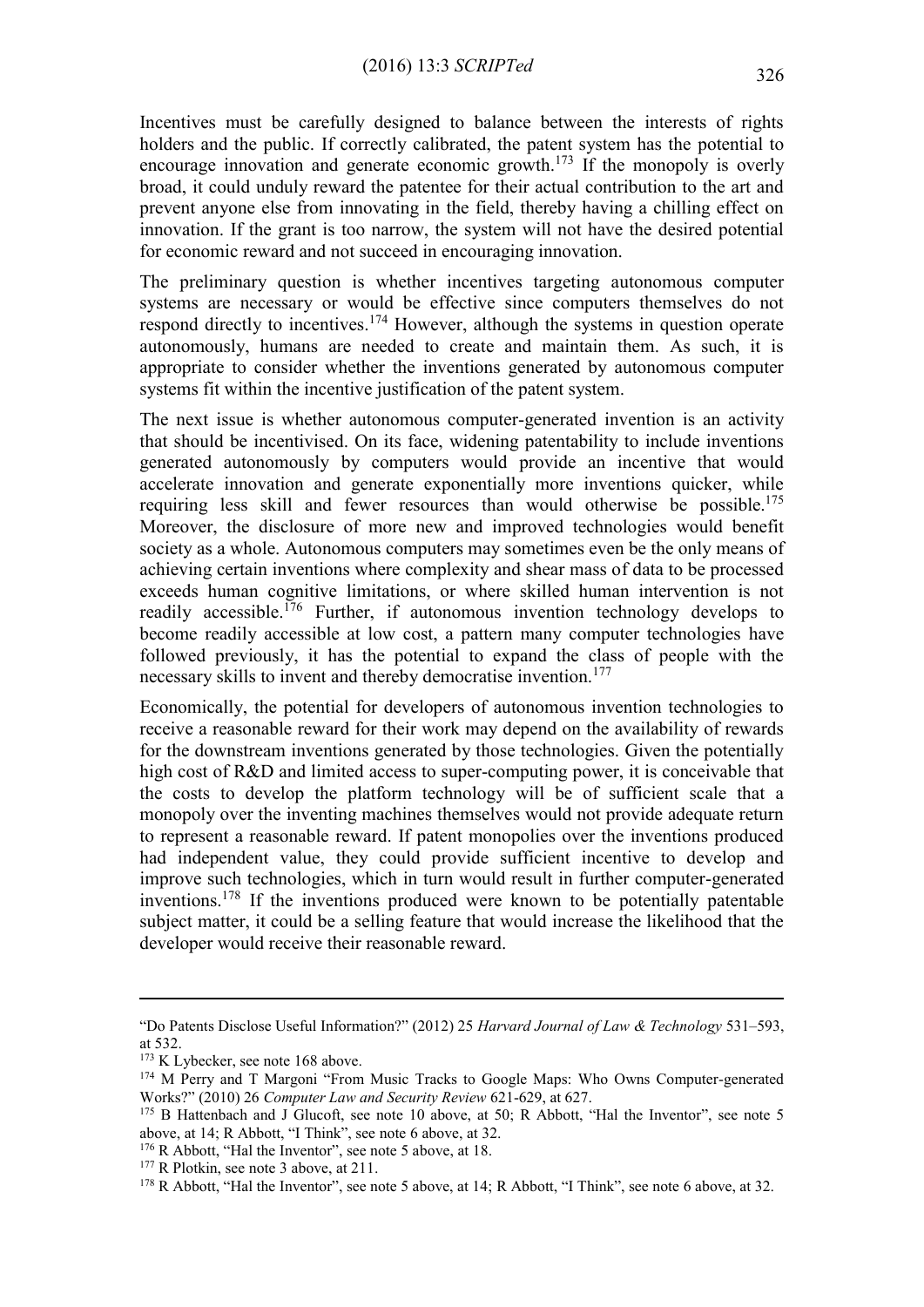In light of the apprehension surrounding AI generally, it is to be expected that arguments against incentivising computer-generated inventions would arise.<sup>179</sup> Firstly, there is the concern that conferring patents over computer-generated inventions would negatively impact future human innovation as supplanting human invention with autonomous algorithms could result in the atrophy of human intelligence and the obsolescence of the scientific method.<sup>180</sup> Further, the exceptionality of human inventive talent could evaporate as the process of invention becomes more readily available to people without significant resources or specialised skills.<sup>181</sup> This could in turn result in the elimination of high-quality R&D jobs or even whole R&D-intensive industries.<sup>182</sup> Further, accelerating the pace of innovation through this technology could cause too much disruption to the innovation cycle. This would manifest in a lack of value from computer-generated inventions, as consumers are confused by the high rate of change, and potentially resulting in a failure to recognise truly groundbreaking innovations.<sup>183</sup> Moreover, the acceleration of human technological development could have environmental effects as manufacturing an increasing number of computer-generated inventions could accelerate natural resource consumption.<sup>184</sup>

Economically, it has been suggested that the development of such technology would be more technically complicated than the vast majority of patented inventions and therefore the existing patent protection for such a system will represent more incentive than would a monopoly over its subsequent creations.<sup>185</sup> Further, some argue that the cost of the innovative effort associated with computers autonomously producing inventions would mean that the incentive provided by patent rights is not required to increase the number of inventions; therefore, a monopoly could be overkill.<sup>186</sup> Autonomous invention-generation systems could conceivably create thousands of inventions in a small field, more than would be possible through conventional human invention processes, potentially resulting in a concentration of patent ownership by those with access to these systems, which could stifle innovation generally by preventing anyone else from working in the field.<sup>187</sup> Although patent

<sup>179</sup> See e.g. J Achenbach, "The A.I. Anxiety" (2015) *The Washington Post* available at <http://www.washingtonpost.com/sf/national/2015/12/27/aianxiety/> (accessed 29 Nov 16); P Ford, "Our Fear of Artificial Intelligence" (2015) *MIT Technology Review* available at <https://www.technologyreview.com/s/534871/our-fear-of-artificial-intelligence/> (accessed 29 Nov 16); T Chatfield, "How Much Should We Fear the Rise of Artificial Intelligence?" (2016) *The Guardian* available at [https://www.theguardian.com/commentisfree/2016/mar/18/artificial-intelligence-humans](https://www.theguardian.com/commentisfree/2016/mar/18/artificial-intelligence-humans-computers)[computers](https://www.theguardian.com/commentisfree/2016/mar/18/artificial-intelligence-humans-computers) (accessed 29 Nov 16).

<sup>&</sup>lt;sup>180</sup> R Abbott, "Hal the Inventor", see note 5 above, at 13; R Abbott, "I Think", see note [6](#page-1-1) above, at 34; L Floridi, *The Fourth Revolution: How the Infosphere is Reshaping Human Reality* (Oxford: OUP, 2014), at 129.

<sup>&</sup>lt;sup>181</sup> L Vertinsky and T Rice, see note 4 above, at 586.

<sup>&</sup>lt;sup>182</sup> R Plotkin, "About AutomatingInnovation.com" available at

<http://www.automatinginvention.com/about.html> (accessed 29 Nov 16).

<sup>&</sup>lt;sup>183</sup> S Anthony, "Innovation Gone Overboard" (2008) *Harvard Business Review* available at <https://hbr.org/2008/03/innovation-gone-overboard/> (accessed 29 Nov 16); Fast Company, "Is Too Much Industry Innovation a Bad Thing?" *Fast Company* available at <https://www.fastcompany.com/666201/too-much-industry-innovation-bad-thing> (accessed 29 Nov 16). <sup>184</sup> P Marks, see note [3](#page-1-2) above.

<sup>&</sup>lt;sup>185</sup> B Hattenbach and J Glucoft, see note [10](#page-2-1) above, at 50

<sup>&</sup>lt;sup>18[6](#page-1-1)</sup> R Abbott, "Hal the Inventor", see note 5 above, at 13; R Abbott, "I Think", see note 6 above, at 34; R Posner, "Why There Are Too Many Patents in America", see note [53](#page-7-0) above.

<sup>187</sup> R Plotkin, see note [3](#page-1-2) above, at 7.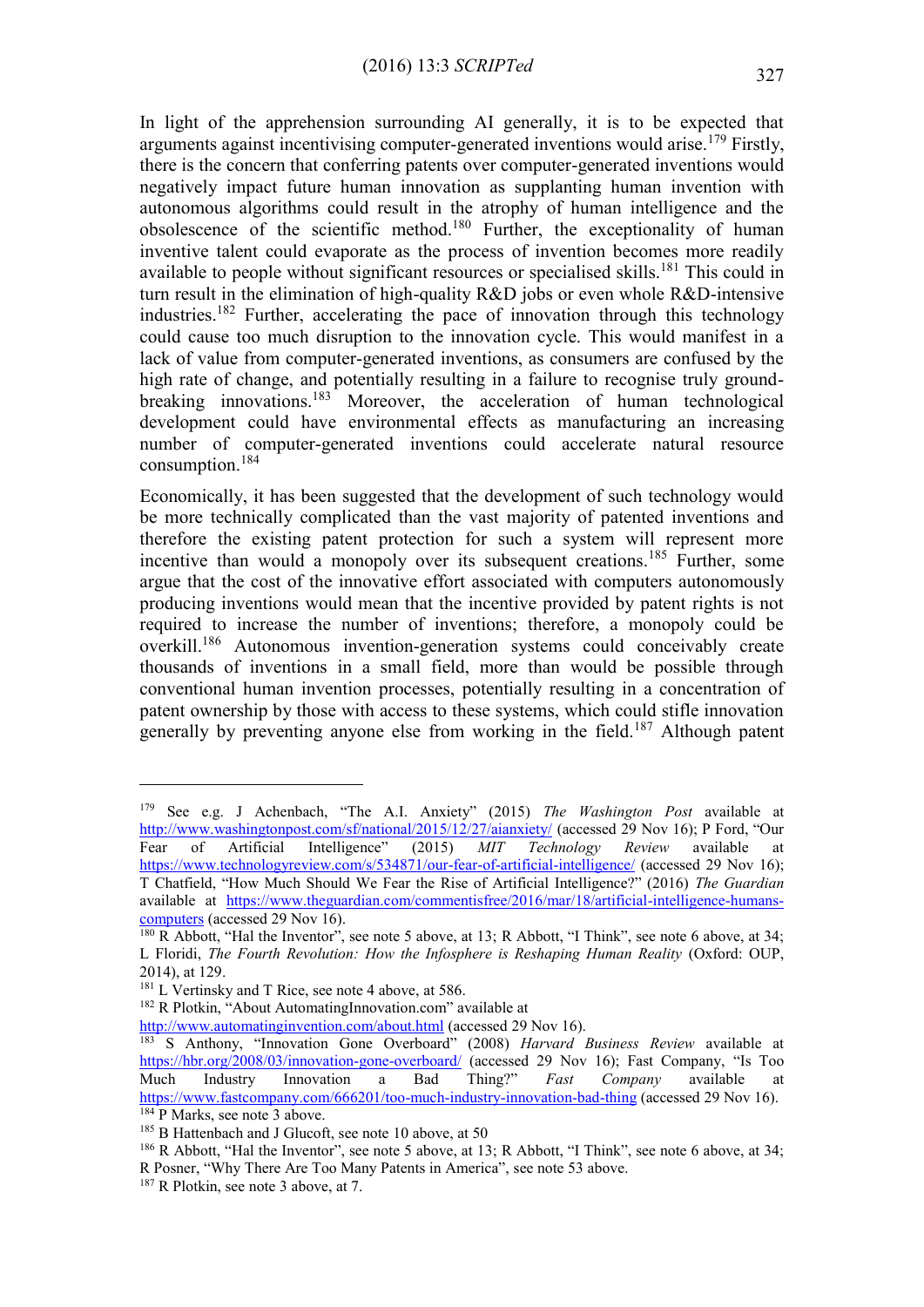licensing may provide a solution to gain access, the transaction costs may prove to be too high where a large number of patent-holders are involved.<sup>188</sup>

Given the great potential societal benefits of accelerating the pace of innovation and generating more patented inventions, and the potential stifling consequences of market failure, making patents available for the results of autonomous inventiongenerating computers creates an incentive that fits the patent system's justification. While there are potential scientific and economic risks, they are manageable through means other than patent exclusion. Therefore, returning to the question of whether computers can invent, it is sound to interpret the legal term of art "invention" in the context of the patent system to include the products generated by computers without human intervention.

Having concluded that computers acting autonomously can generate inventions under patent law, does that mean that the computer is an inventor?

### *4.1.2 Statutory Requirement to Identify an Inventor*

Universally, national patent laws and international agreements require the identity of the inventor(s) of the advances for which a patent is sought and grant the right to the inventor(s) to be mentioned in any issued patents or published patent applications.<sup>189</sup> In some jurisdictions, inventors whose names are deliberately excluded from a patent application have legal recourse to correct this, even when they have no ownership rights to the patent.<sup>190</sup>

Several potential justifications have been suggested for this requirement. Firstly, it has been argued that the requirement reflects a desire for recognition over and above any economic benefit stemming from the patent. Given the generally held belief that human creativity should be encouraged and recognised underpins popular and political support for the patent system, without a means for recognition, the patent system would lose legitimacy in the public view.<sup>191</sup> Secondly, identifying the inventor has been suggested as a form of quid pro quo for employer ownership of patents rights.<sup>192</sup> Patent legislation in some jurisdictions even sets out certain benefits for employee inventors; for example, under the *Patents Act 1977* inventors are eligible under certain circumstances to receive compensation from the employer who has received outstanding benefit from an invention.<sup>193</sup> This requirement reflects value placed on the products of human minds and the individuals who produce them. However, this idealised view of the patent system as a means of recognition of individual inventors seems anachronistic given the well-established shift toward invention by teams of employees and corporate-owned patents that serve primarily as

<sup>188</sup> M Heller and R Eisenberg "Can Patents Deter Innovation? The Anticommons in Biomedical Research" (1998) 280 *Science* 698–701 available at <http://science.sciencemag.org/content/280/5364/698.full> (accessed 29 Nov 16).

<sup>189</sup> See e.g. Paris Convention for the Protection of Industrial Property of March 20, 1883, art 4*ter*; *Patents Act 1977*, ss 13(1),(2); *European Patent Convention*, arts 62, 80.

<sup>190</sup> US Patent Act §256; G Dutfield, "Collective Invention and Patent Law Individualism: Origins and Functions of the Inventor's Right of Attribution" (2013) 5 *The WIPO Journal* 25-34, at 27.

<sup>&</sup>lt;sup>191</sup> L Vertinsky and T Rice, see note 4 above, at 585; G Dutfield, see note 190 above, at 26, 33.

 $192$  G Dutfield, see note 190 above, at 26.

<sup>193</sup> *Patents Act 1977*, ss 40-41.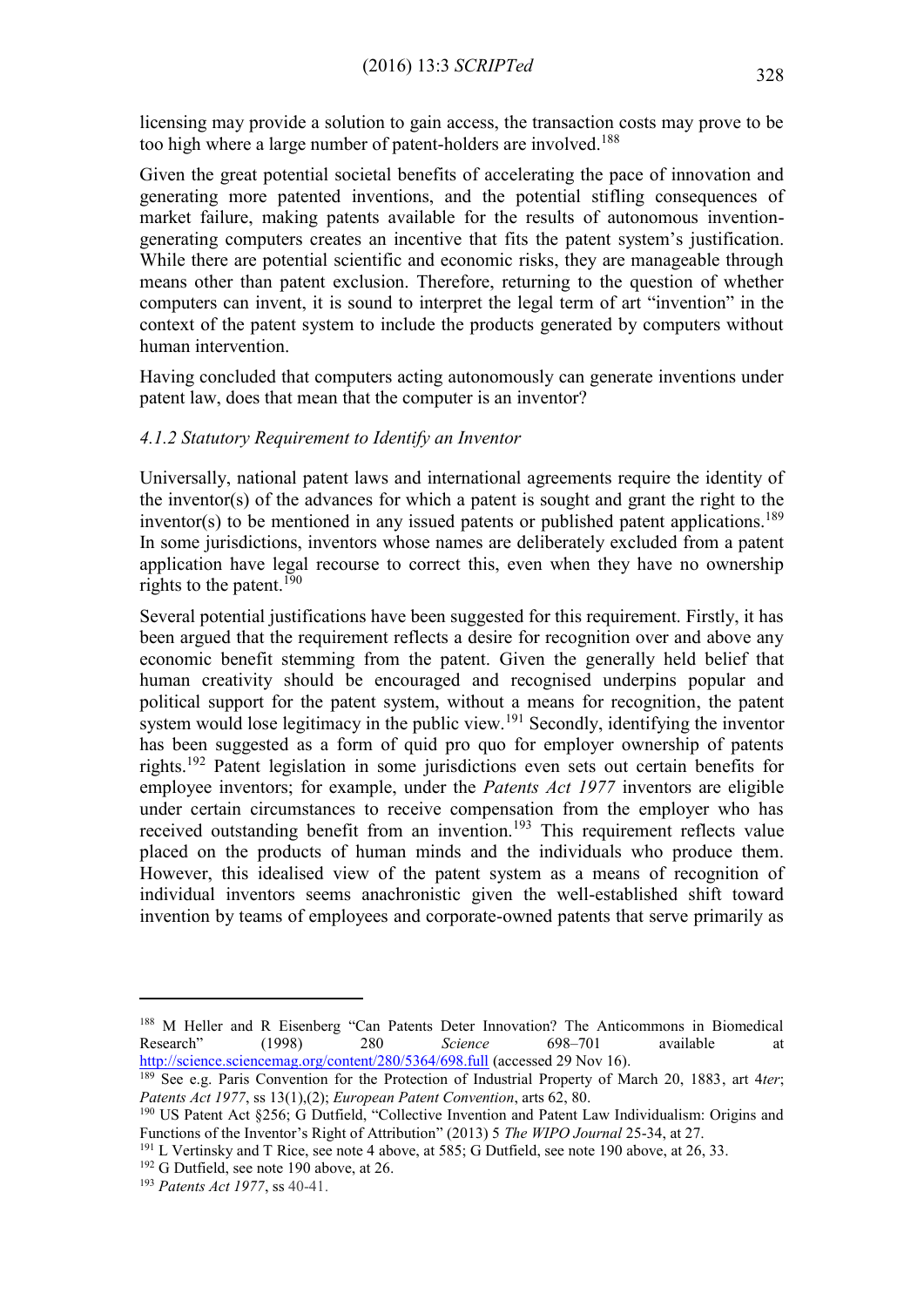impersonal business assets.<sup>194</sup> In this non-personalised context, requiring that an inventor be named seems irrational. This is true whether the invention was created through cumulative effort or by a computer acting autonomously.<sup>195</sup> Despite this, the requirement to identify an inventor has regulatory inertia and has heretofore failed to create any problem sufficient to cause anyone to seek to abolish it.<sup>196</sup>

### *4.1.3 Autonomous Computers as Inventors*

It is unclear whether a computer that autonomously generates a patentable invention can legally be listed as an inventor.<sup>197</sup> The issue of inventorship can be significant under current law; for example, incorrect attribution of inventorship, and therefore entitlement to a patent, can be the basis of a defence of invalidity in an infringement action.<sup>198</sup>

An inventor is a person who contributed to the formulation of the inventive concept or concepts of a patent or application.<sup>199</sup> The prevalent view is that a new patentable concept is a "mental creation by a human being."<sup>200</sup> Although not expressly stated in patent statutes, jurisprudence and patent office guidelines have interpreted "inventors" as being limited to natural persons.<sup>201</sup> If computers supplant humans in creating inventions, the proper identification of inventors would have to be considered.

The legal issue of the inventor's identity for an autonomously computer-generated invention has not been considered to date as state of the art of invention-generation technologies, such as those discussed earlier, require human operators who contribute to the inventive activity.<sup>202</sup> From the known examples of computer-assisted inventions, their human operators have been named as the inventors; however, this would become less justifiable the more a computer contributes to the conception of the inventive concept.<sup>203</sup> In fact, as invention-generation technology becomes completely autonomous, the difficulties of identifying an inventor will be compounded, in which case three possible outcomes remain: find a peripheral human inventor; allow the computer to be identified in the capacity of a legal person; or, eliminate the identification requirement altogether.

Identifying a human inventor for an invention autonomously generated by a computer is not straightforward. The AI algorithm designer is one possibility, as some argue that the distinction between the outputs of an algorithm and the algorithm itself is irrelevant for the purposes of IP law.<sup>204</sup> This would parallel copyright law in the UK

<sup>&</sup>lt;sup>194</sup> G Dutfield, see note 190 above, at 25-26; S O'Connor, "Hired to Invent vs. Work Made For Hire: Resolving the Inconsistency Among Rights of Corporate Personhood, Authorship, and Inventorship" (2012) 35 *Seattle University Law Review* 1227-1246, at 1242.

<sup>&</sup>lt;sup>195</sup> G Dutfield, see note 190 above, at 33.

<sup>196</sup> *Ibid*, 33.

<sup>197</sup> R Abbott, "I Think", see note [6](#page-1-1) above, at 23-24.

<sup>&</sup>lt;sup>198</sup> G Dutfield, see note 190 above, at 610.

<sup>199</sup> *University of Southampton's Applications* [2005] RPC 11 at para 220.

<sup>200</sup> See e.g. C Soans, see note 160 above, at 438.

<sup>&</sup>lt;sup>201</sup> S O'Connor, see note 194 above, at 1238; C Soans, see note 160 above, at 438.

<sup>202</sup> R Abbott, "I Think", see note [6](#page-1-1) above, at 24.

<sup>&</sup>lt;sup>203</sup> S Thaler, "Device for the Autonomous Generation of Useful Information" US Patent No 5,659,666; file wrapper cited in R Abbott, "I Think", see note [6](#page-1-1) above, at 10; M Keane, J Koza and M Streeter, see note 89 above; file wrapper cited in R Abbott, "I Think", see note [6](#page-1-1) above, at 13.

<sup>&</sup>lt;sup>204</sup> See parallel argument regarding copyright: J Grimmelmann, "There's No Such Thing As A Computer-Authored Work" (2016) 39 *Columbia Journal of Law & the Arts* 403-416, at 408.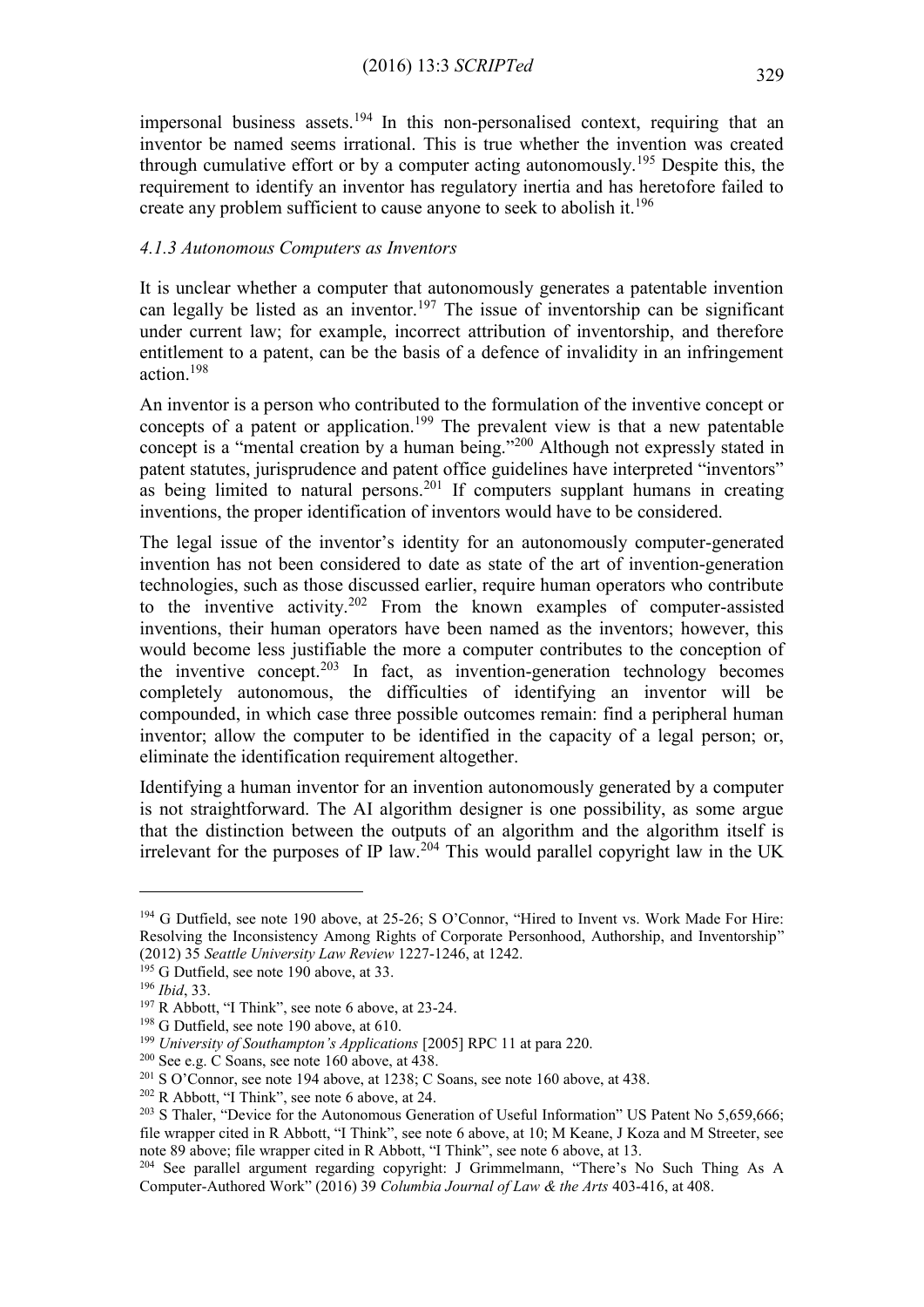where computer-generated works are recognised with the author "taken to be the person by whom the arrangements necessary for the creation of the work are undertaken."<sup>205</sup> Further, this approach would recognise those who develop autonomous invention-generation technology; however, this would not accurately reflect actual contribution to the inventive concepts of the downstream inventions.<sup>206</sup> Another possibility could be to identify the first person to mentally recognise and evaluate the significance of a computer's results.<sup>207</sup> This would mean that computergenerated inventions are patentable only if subsequently discovered by a person.<sup>208</sup> Unless this recognition requires skill and knowledge, the identity of the resulting inventor may be rather arbitrary. Of both options, neither is a good fit in terms of the patent system's incentive function, as it would arguably be unfair to reward persons who made no actual conceptual contribution to creating the resulting inventions themselves.<sup>209</sup>

Instead, the patent system could recognise the computer as the inventor of the inventions it generates. The computer would contribute and communicate all of the elements of the inventive concept, which under UK jurisprudence is sufficient to be considered as inventor of the claim.<sup>210</sup> Legally, this would require not only accepting inventorship beyond natural persons, but also recognising computers as legal persons. The former would also allow corporate inventors, but this is arguably overdue as modern inventions are rarely the product of individual inventors, as discussed previously.<sup>211</sup> The latter would represent a radical reappraisal of human concepts of self and society's relationship with technology; however, precedents exist where an inanimate object has been granted legal personality (albeit in a vastly different case of a dispute over the ownership of a religious idol).<sup>212</sup> Moreover, AI algorithms can exhibit attributes of personhood, such as acting with intentionality.<sup>213</sup> Recognising computers as legal persons would have consequences beyond inventorship, but these are arguably not insurmountable; for example, mechanisms for managing the responsibilities associated with personhood, such as civil liability, have been contemplated.<sup>214</sup> Allowing computer inventorship will allow for credit to be given to the inventing system, thereby enabling businesses to use the number of patents issued as a selling point for such systems, and therefore promoting the progress and commercialisation of autonomous inventing technologies.<sup>215</sup>

<sup>205</sup> *Copyright, Designs and Patents Act 1988*, s 9(3); See eg *Nova Productions Ltd v Mazooma Games Ltd & Ors Rev 1* [2006] EWHC 24 (Ch) at 104.

<sup>206</sup> B Hattenbach and J Glucoft, see note [10](#page-2-1) above, at 50.

<sup>&</sup>lt;sup>207</sup> *Ex parte Smernoff*, 215 USPQ 545 at 547 (Bd App 1982); R Abbott, "Hal the Inventor", see note 5 above, at 2, 13.

<sup>208</sup> R Abbott, "Hal the Inventor", see note 5 above, at 13.

<sup>&</sup>lt;sup>209</sup> C Davies, see note 159 above, at 215; R Abbott, "Hal the Inventor", see note 5 above, at 14.

<sup>210</sup> *Stanelco Fibre Optics Ltd's Applications* [2005] RPC 15.

<sup>211</sup> D Burk, "Intellectual Property and the Firm" (2004) 71 *University of Chicago Law Review* 3-20.

<sup>212</sup> C Davies, see note 159 above, at 617; *Pramatha Nath Mullick v Pradyumna Kumar Mullick*, AIR 1925 PC 139.

<sup>213</sup> D Calverley, "Imagining a Non-Biological Machine as a Legal Person" (2008) 22 *AI & SOCIETY* 523-537, at 535.

<sup>&</sup>lt;sup>214</sup> C Davies, see note 159 above, at 618; "EU Laws Should Recognise Liability of Robots, Says MEP" *Out-Law* available at [http://www.out-law.com/en/articles/2016/july/eu-laws-should-recognise-liability](http://www.out-law.com/en/articles/2016/july/eu-laws-should-recognise-liability-of-robots-says-mep/)[of-robots-says-mep/](http://www.out-law.com/en/articles/2016/july/eu-laws-should-recognise-liability-of-robots-says-mep/) (accessed 29 Nov 16).

 $\frac{215 \text{ R } \times \text{215}}{115 \text{ R } \times \text{.}}$  The Inventor", see note 5 above, at 19, 58.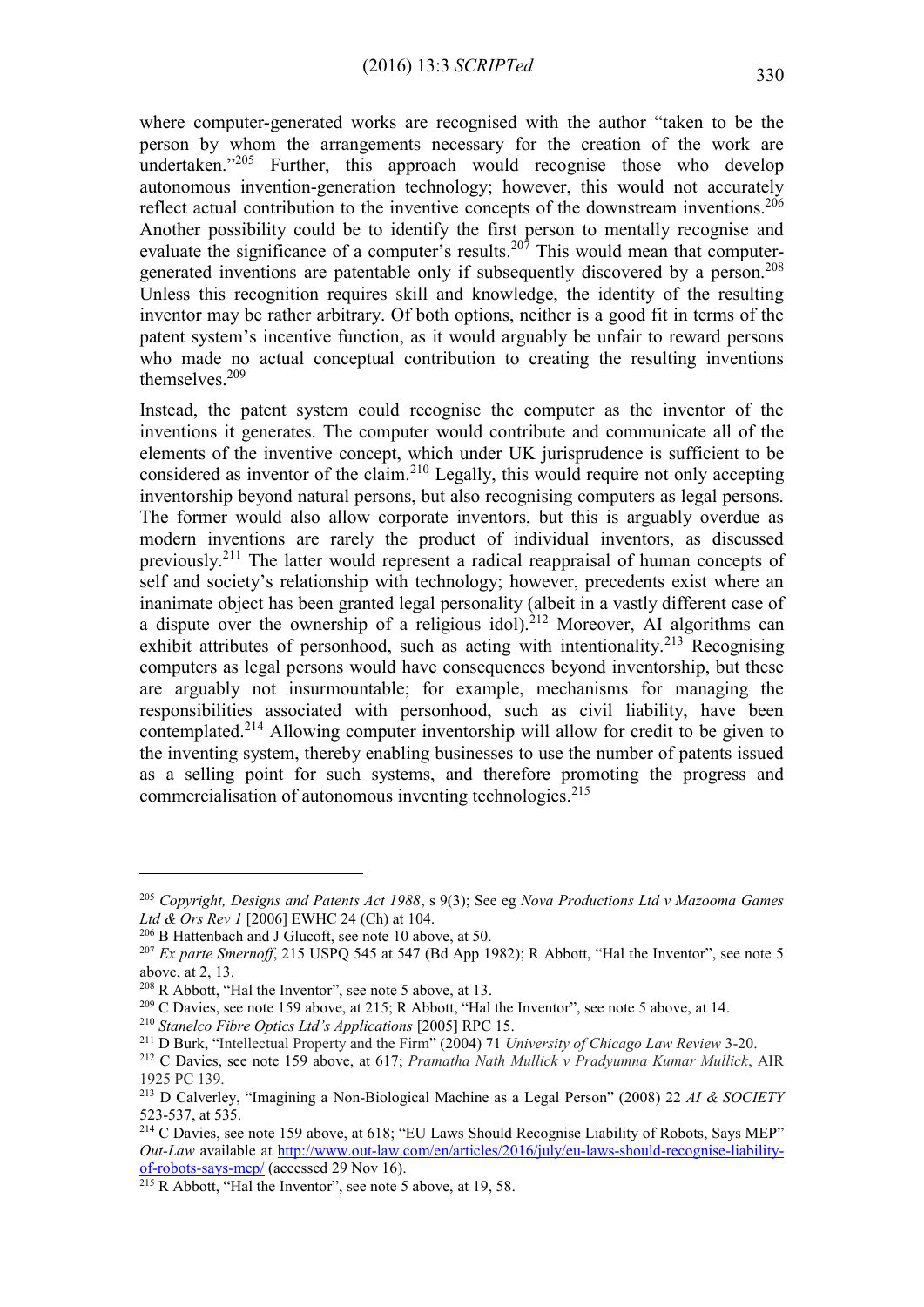The final option is to eliminate the statutory requirement to identify an inventor altogether. This option would be the simplest in the cases where there is no individual human inventor who can reasonably lay claim to an invention, such as where the invention is the result of a large team effort, or of a computer whose process of invention is not purposeful or directed and is without human oversight or control.<sup>216</sup> However, eliminating this requirement would obviate certain justifications for the patent system, such as the fair reward and moral benefit of recognition. This could have tangible impacts on scientists and engineers who gain professional credibility and even monetary benefits based on their status as a named inventor on patents. Further, since the requirement is based to a large degree on a natural understanding of fairness, eliminating it could undermine public support for the system as a whole.<sup>217</sup> In the current context and with the prospect of autonomous computer-generated inventions, the optimal balance between perceptions of morality and fairness and the impersonal realities of inventorship is likely to maintain the option of identifying one or more human inventors only where such a person can be reasonably identified.<sup>218</sup> This would maintain the social and financial benefits of attribution where it is warranted, while permitting the patenting of computational inventions without making radical legal changes.<sup>219</sup>

### *4.1.4 Ownership*

Patent ownership is tied to inventorship, at least initially. Under the *Patents Act 1977*, the inventor is the first owner of a patent, unless another entity has a superior right, such as through employment or contract.<sup>220</sup> Having concluded above that the requirement that a natural person be identified as the inventor should be eliminated, first ownership must therefore be considered. In the particular case of inventions generated by computers without human interventions, if the computer is recognised as a legal person and the inventor, the computer could be designated as the first owner.<sup>221</sup> By granting these rights to the computer, the parties would determine their respective entitlements and give them effect through contract.<sup>222</sup> This would require assigning or licensing all downstream inventions, which would be economically inefficient. On the other hand, it would support the creation of incentives for the development and commercialisation of autonomous invention-generation technologies in the patent system.<sup>223</sup> A less radical solution would be to presume that the computer's owner is the first owner of any patents generated, as this would best enable various possible business models based on autonomous invention technology.<sup>224</sup> Although economically this ownership model would likely still require a number of assignments or licenses, it would be fewer than if the computer itself were the first owner of the patents it generates. At least in this case, the computerowning company that commercialises the inventions at issue would not need

<u>.</u>

<sup>216</sup> L Vertinsky and T Rice, see note 4 above, at 586.

<sup>&</sup>lt;sup>217</sup> G Dutfield, see note 190 above, at 33.

<sup>218</sup> *Ibid*, 33.

<sup>219</sup> *Patents Act 1977,* ss 40-41.

<sup>220</sup> *Patents Act 1977,* s 7(2).

<sup>&</sup>lt;sup>221</sup> C Davies, see note 159 above, at 617.

<sup>222</sup> *Ibid*, 618.

<sup>223</sup> *Ibid*, 617.

<sup>224</sup> *Ibid*, 618; see also L Vertinsky and T Rice, see note 4 above, at 609.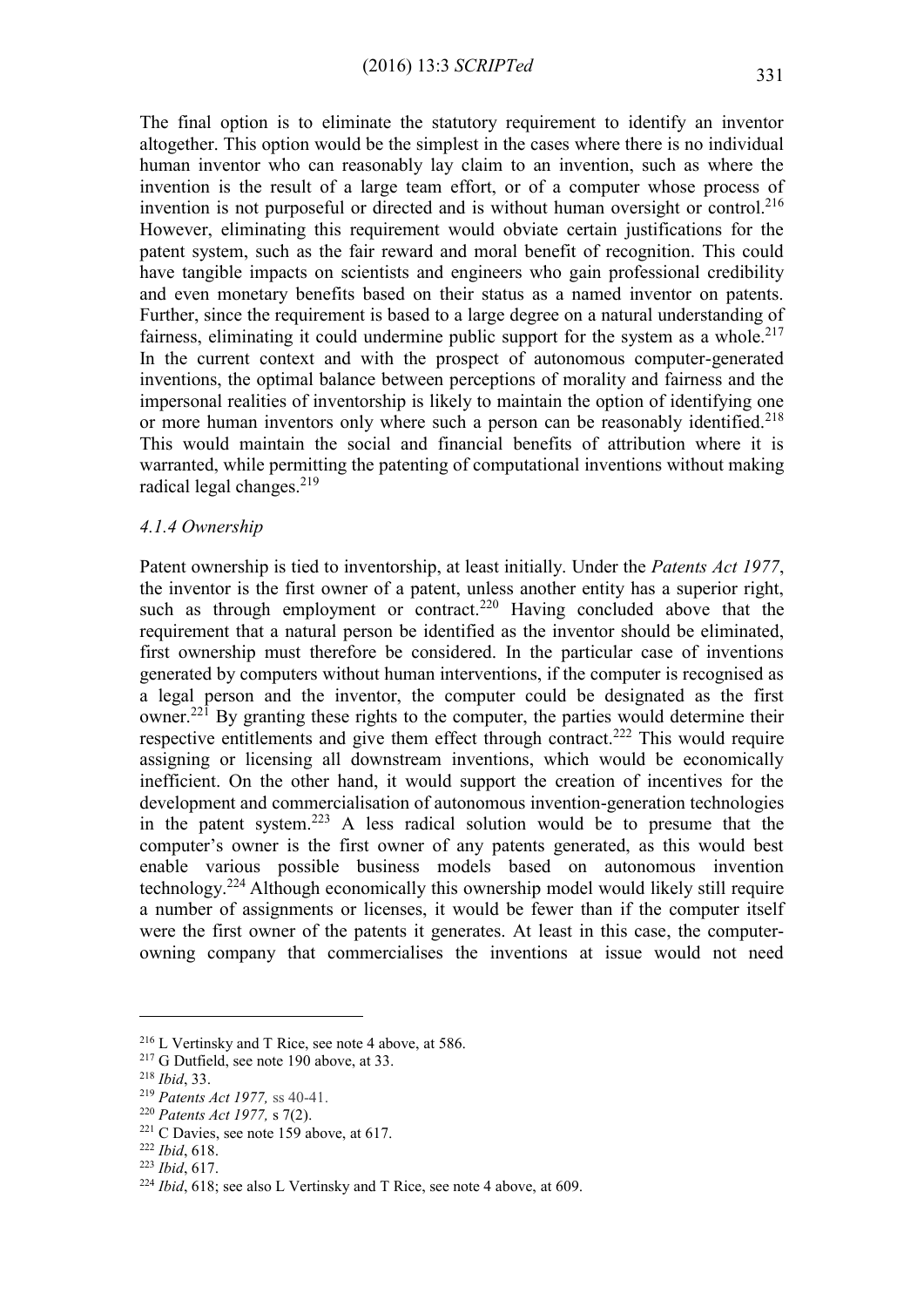assignments or licenses. Further, the company would have legal standing in the case of infringement actions.

# *4.2 Calibrating Patent Laws*

While this article has discussed the legal implications and need for change to address current and possible future invention-generation technologies, other issues are likely to arise that will necessitate further amendments to patent law and policy as these technologies continue to advance. On the other hand, given the potential advantages of computer-generated invention processes, the effect of patent law in limiting technological development must also be considered.<sup>225</sup>

By way of example, a dramatic change in the technical landscape could result in the value of patents as an incentive for innovation being outweighed by the costs of hampering competition.<sup>226</sup> Therefore, if computers could autonomously generate a large number of inventions at a relatively low cost, the patent scope may need to be reduced in order to rebalance the changing incentives and costs of invention.<sup>227</sup> If too strong a protection is provided to rights holders, the results could include increasing market prices above efficient levels; encouraging the filing of defensive patenting which can contribute to the development of patent thickets; and, potentially enabling patent trolls.<sup>228</sup> If this were the result of patenting computer-generated inventions, the patent system's 20-year monopoly may prove too great a reward for an activity that has become too easy to justify it. Reducing the patent term may sufficiently recalibrate the labour-reward balance. Alternately, instead of reducing the scope of reward, the bar for patentability could be raised to reduce the number and increase the quality of patents. For example, requiring a higher degree of industrial application could reduce the number of patents having little practical use, thereby reserving patent protection for inventions that truly benefit society.  $^{229}$  On the other hand, ensuring that any higher threshold is met would likely require more human screening of automated invention processes, thereby potentially negating the benefits of the autonomous nature of AI.<sup>230</sup>

A significant challenge to adjusting patent law and policy will be the inherent difficulties in empirically measuring patent effectiveness, particularly across jurisdictions and within nascent technological fields like computer-generated invention.<sup>231</sup> Even within patent offices, which may be well placed to provide insight into the effects of technological change on patenting behaviour, there is no reliable way of knowing how inventions are made and patent offices have scant surplus administrative resources to investigate.<sup>232</sup> Therefore, a preliminary step for

<sup>&</sup>lt;sup>225</sup> BBC, "The Law and Artificial Intelligence", see note 159 above.

<sup>226</sup> R Abbott, "Hal the Inventor", see note 5 above, at 15.

<sup>227</sup> L Vertinsky and T Rice, see note 4 above, at 613.

<sup>228</sup> R Posner, "Do Patent and Copyright Law", see note [172](#page-20-0) above.

<sup>229</sup> L Vertinsky and T Rice, see note 4 above, at 608.

<sup>230</sup> *Ibid*, 609.

<sup>&</sup>lt;sup>231</sup> R Abbott, "Hal the Inventor", see note 5 above, at 15

<sup>232</sup> J Sherkow, "And How: Mayo v. Prometheus and the Method of Invention" (2013) 122 *Yale Law Journal Online* 351-358 available at [http://www.yalelawjournal.org/pdf/1144\\_obtqyfxe.pdf](http://www.yalelawjournal.org/pdf/1144_obtqyfxe.pdf) (accessed 29 Nov 16), at 356.